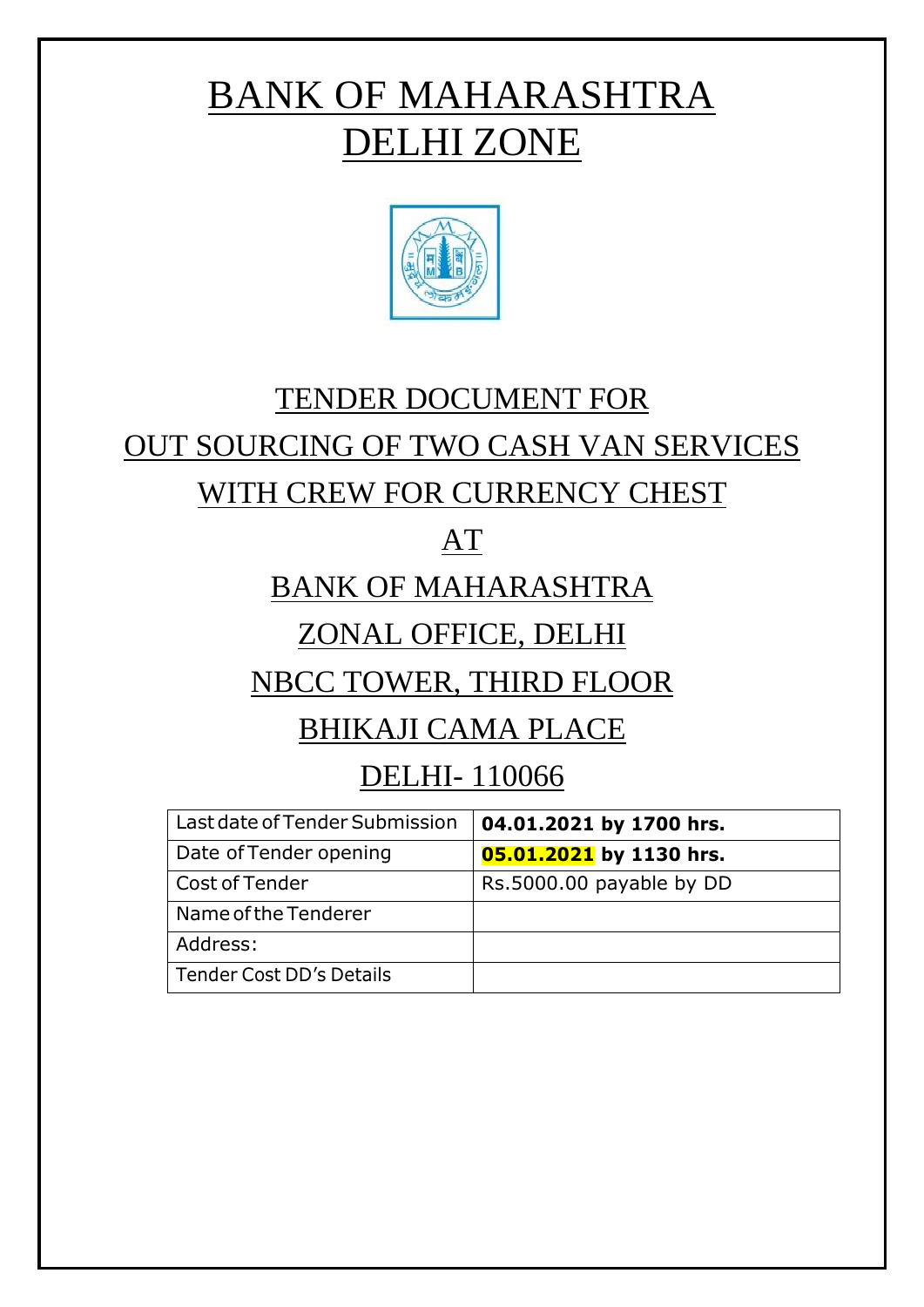| बैंक ऑफ महाराष्ट्र<br><b>Bank of Maharashtra</b><br>भारत सरकार का उद्यम<br>एक परिवार एक बैंक | अंचल कार्यालय – दिल्ली, एनबीसीसी टावर, तीसरा तल,भीकाजी कामा प्लेस, दिल्ली-<br>66<br>Zonal Office-Delhi, NBCC Tower, Bhikaji Cama place, Third Floor,<br>Delhi-66<br>टेलीफ़ोन/TELE: 011-26164817 | <sup>S</sup> US OF<br>2021<br>जनगणना से जन कल्याण |
|----------------------------------------------------------------------------------------------|-------------------------------------------------------------------------------------------------------------------------------------------------------------------------------------------------|---------------------------------------------------|
|                                                                                              | प्रधान कार्यालय : लोकमंगल , 1501, शिवाजीनगर, पुणे-5<br>Head Office: Lokmangal, 1501, Shivajinagar Pune-5                                                                                        |                                                   |

**Ref no AX26/ZO/CASHVAN/20-21 15/12/2020**

#### **OUTSOURCING OF TWO CASH VAN FOR BANK OF MAHARASHTRA, DELHI ZONE (INCLUDING 01 DRIVER, AND TWO EX-SERVICEMAN ARMED GUARDS PER CASH VAN)**

- 1. Bank of Maharashtra, Delhi Zone intends to outsource Two Cash Van (Air-conditioned) for Delhi Zone Branches/Currency chest (including 01 Driver and Two Ex-Serviceman Armed Guards). For this purpose we intend to solicit Technical & Price bids from prospective service providers on or **before 04.01.2021 by 1700 hrs**. Time & Date for opening of bids are mentioned below.
- 2. Prospective service providers may download the tender document, technical bid & price bid format of RFP from the Bank's website [www.bankofmaharashtra.in](http://www.bankofmaharashtra.in/) The cost of tender is Rs.5,000/- (Non-Refundable) by way of Demand Draft / Pay Order favoring Bank of Maharashtra Zonal Office Delhi, payable at Delhi. The bids shall accompany the Pay Order / Demand Draft.

**Last date for submission of Bid: 04.01.2021 by 17:00 Hrs Opening of Bid (Technical Bid): 05.01.2021 by 11:00 Hrs. Opening of Financial Bid : Will be informed separately<br>Cost of Tender : Rs. 5.000.00 (Free for MSEs enlisted Cost of Tender : Rs. 5,000.00 ( Free for MSEs enlisted under SPRS)**

- 3. No brokers/intermediaries shall be entertained. The Bank reserves the right to reject any / all applications without assigning any reasons whatsoever. The required specifications are enclosed as Annexure I to VIII of this letter.
- 4. In case prospective service providers are fulfilling the required specifications, they may submit their Technical and Financial Bids (strictly in the format enclosed at Annexure I to VII) in two separate sealed envelopes so as to reach us latest on **04.01.2021 by 1700 hrs**. The envelope should be super scribed as **TECHNICAL BID / FINANCIAL BID FOR OUTSOURCING OF CASH VANS, BANK OF MAHARASHTRA, DELHI** on its top and forwarded to the address: **Bank of Maharashtra, Zonal Office, Third Floor, NBCC Tower, Bhikaji Cama Place, Delhi- 110066.** Offers from firms not having their own offices in Delhi**,** will not be considered. All conditions and parameters will be evaluated with reference to the firms submitting the tenders. The Bank reserves the right to reject any / all applications without assigning any reason whatsoever and also to confirm authenticity of the facts submitted by the bidders.

Zonal Head Delhi Zone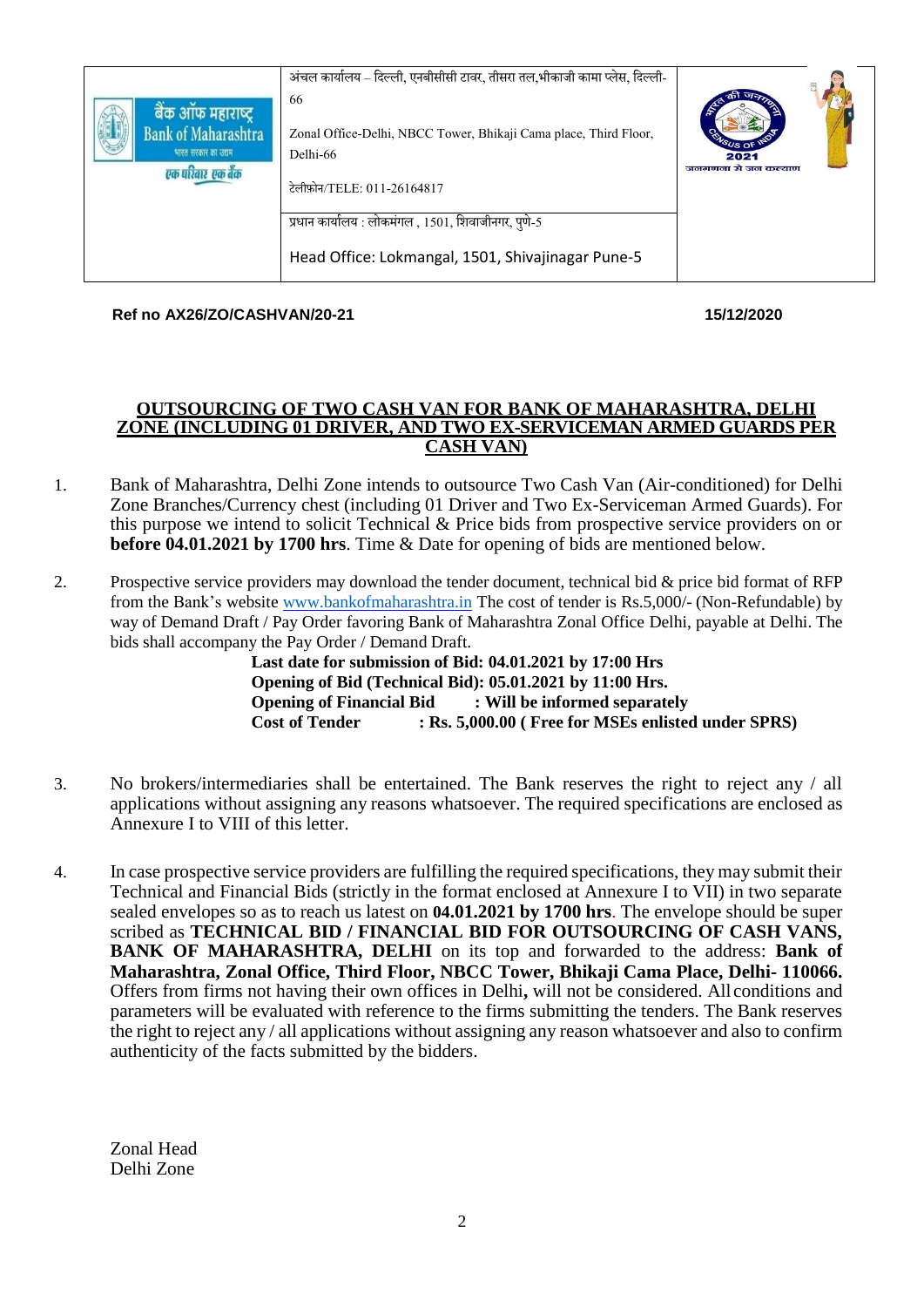#### **OFFER FOR OUTSOURCING OF CASH VANS TERMS & CONDITIONS**

#### 1. **Scope of Work.**

Bank of Maharashtra, Delhi Zone intends to outsource Two Cash Van (Air conditioned) services facility for remittance of cash and coin bags from various branches /currency chest to branches/ currency chest of the bank and to the linked branches of other bank. The quantity of cash van mentioned above is only tentative and the actual number may increase or decrease depending upon the requirements of the Bank during the period of empanelment / contract i.e. **three** years. The decision of the Bank in this regard will be final.

#### 2. **Terms of Execution of Work.**

The services of cash van would begin within a period of **30** days commencing from the 7th day of acceptance of the work order issued by the Bank. Any delay in services of the cash van over the stipulated period will attract penalty of 1% of the contract value per week subject to maximum of 4% of the contract value.

Bank reserves its right to recover these amounts by any mode such as adjusting from any payments to be made by the Bank to the service provider. Part of week will be treated as a week for this purpose. However, the Bank may condone the liquidity damages for delay of less than a week. The decision to further continue/ discontinue the contract with the service provider lies fully with the Bank.

#### 3. **Eligibility Criteria for Short-Listing.**

- 3.1 For empanelment or short listing of Service Provider the following criteria shall be applied. For this purpose the service provider shall submit documentary proof along with the Tender. The service providers not conforming to any of these parameters will not qualify for empanelment or short listing:
	- (a) Service Provider should be either registered companies or registered partnership firms or proprietary firms reputed for providing Cash Van services.
	- (b) Service Provider should have credible Supervisory Infrastructure.
	- (c) Service Provider should have Income Tax PAN.
	- (d) Service Provider should have Audited Balance Sheets and Profit & Loss Accounts for the past three years and the average turnover of the Service Provider in the last three years should not be less than **Two Crore** rupees.
	- (e) Service Provider should have Registration under Shops & Establishments Act.
	- (f) Service Provider should have a valid certificate from ESI Corporation.
	- (g) Service Provider should have a valid certificate under EPF & Misc. Provisions Act 1952.
	- (h) Service Provider should have documents proving compliance of Minimum Wages Act 1948 and other Labor laws and rules.
	- (i) Service Provider must have an office in Delhi, asthe case may be, with telephone and manned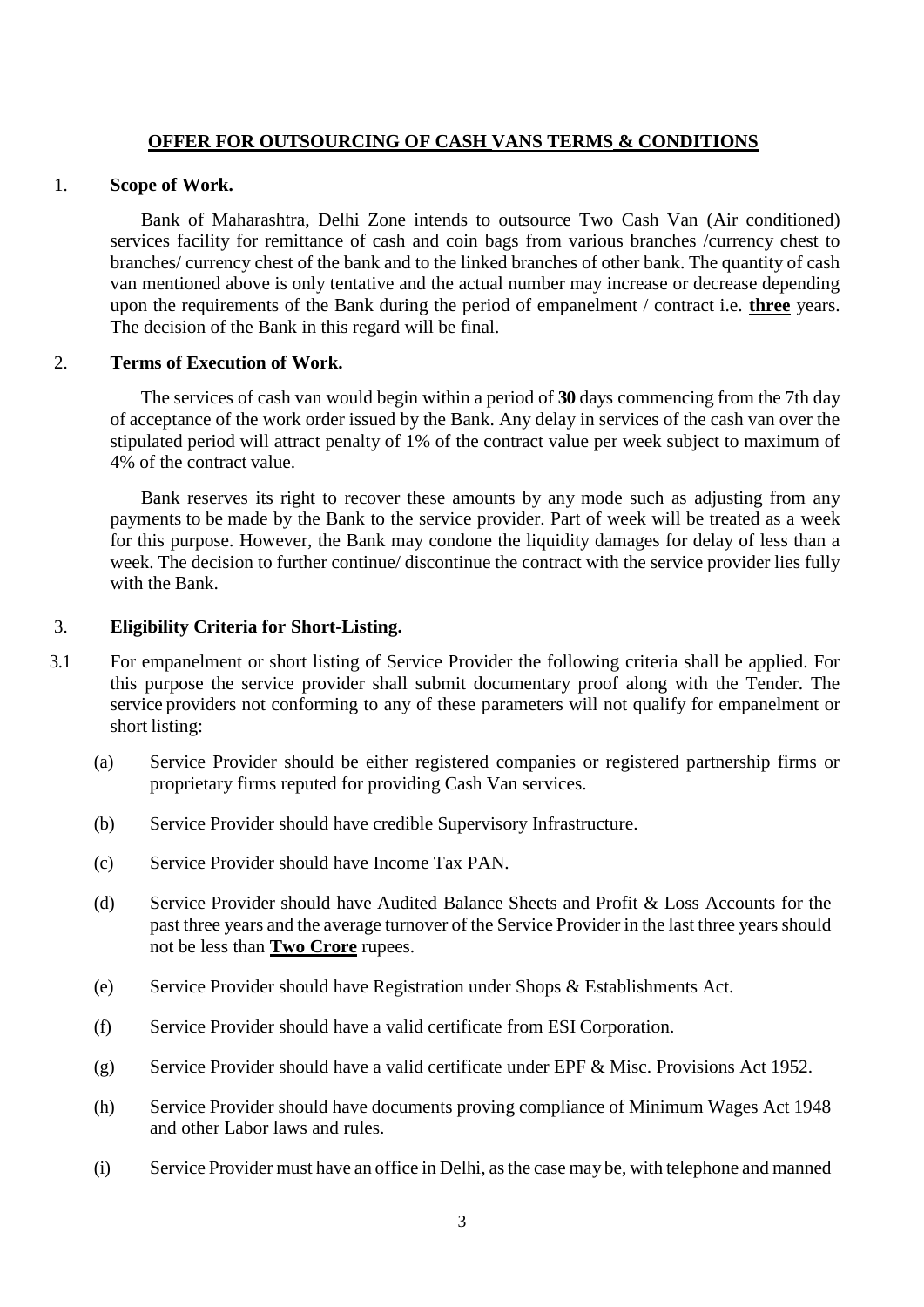during the office hours.

- (j) Service Provider should have been in the business of providing Cash van services at least for the last three years in PSU's Banks.
- (k) Service Provider should furnish three Reference Sites and on request by the Bank the Referees should testify about the performance of the Service Provider to the Bank's satisfaction.
- (l) Service Provider should have minimum 30 Cash Van services. (Attach proof).
- (m) Service Provider should submit solvency certificate of Rs. 10, 00,000/- (Rupees Ten lakhs only.)
- (n) ISO 9001-2008 certification.
- (o) The agency should have undertaken the process of Police verification of all the staff and the same should be confirmed/cross checked by the Zonal office for genuineness.
- (p) The driver of the vehicle should be a reliable driver in possession of valid driving license.
- (q) The agency should provide communication system for the cash van. The vehicle should be fitted with GPS and CCTV systems and the monitoring should be undertaken on a continuous basis.
- (r) The agency should fully indemnify the bank against anyloss.
- (s) Statutory norms like Minimum wages act; work man compensation act, EPF, ESIC & Third party insurance and insurance cover for their staff and property should be ensured by the agency. Any other requirement made mandatory by the Bank/Govt. machinery should also be complied by the agency.
- (t) The armed guards and cash van crew should have undergone training and a certificate of the same to be submitted to the bank. The armed guards should be Ex-servicemen/Ex-.
- (u) Mental and physical fitness of the staff should be certified by a Bank approved/Govt. doctor/Civil Surgeon.
- (v) The cash van should be mechanically fit for cash van duty. Vehicle older than 3 years should not be permitted for use. The agency should have tied up with company authorized garages for regular vehicle maintenance.
- (w) The modification of the cash van should be in line with the specification laid down by the Bank.
- (x) The service provider should provide the following staff with each cash van:

(aa) Driver – One. (bb) Ex-Serviceman/ Armed Guard- Two

- (y) The vehicle should have all mandatory security equipment fittings such as alarm system, fire extinguishers, CCTV cameras with backup, GPS monitoring systems, Tubeless tyres etc.
- **(z) The cash vans delivered to the Bank should have all components of security equipment such as security alarms, fire extinguishers and the media for communication. The cash van should have RTO passing and valid registration for commercial activity.**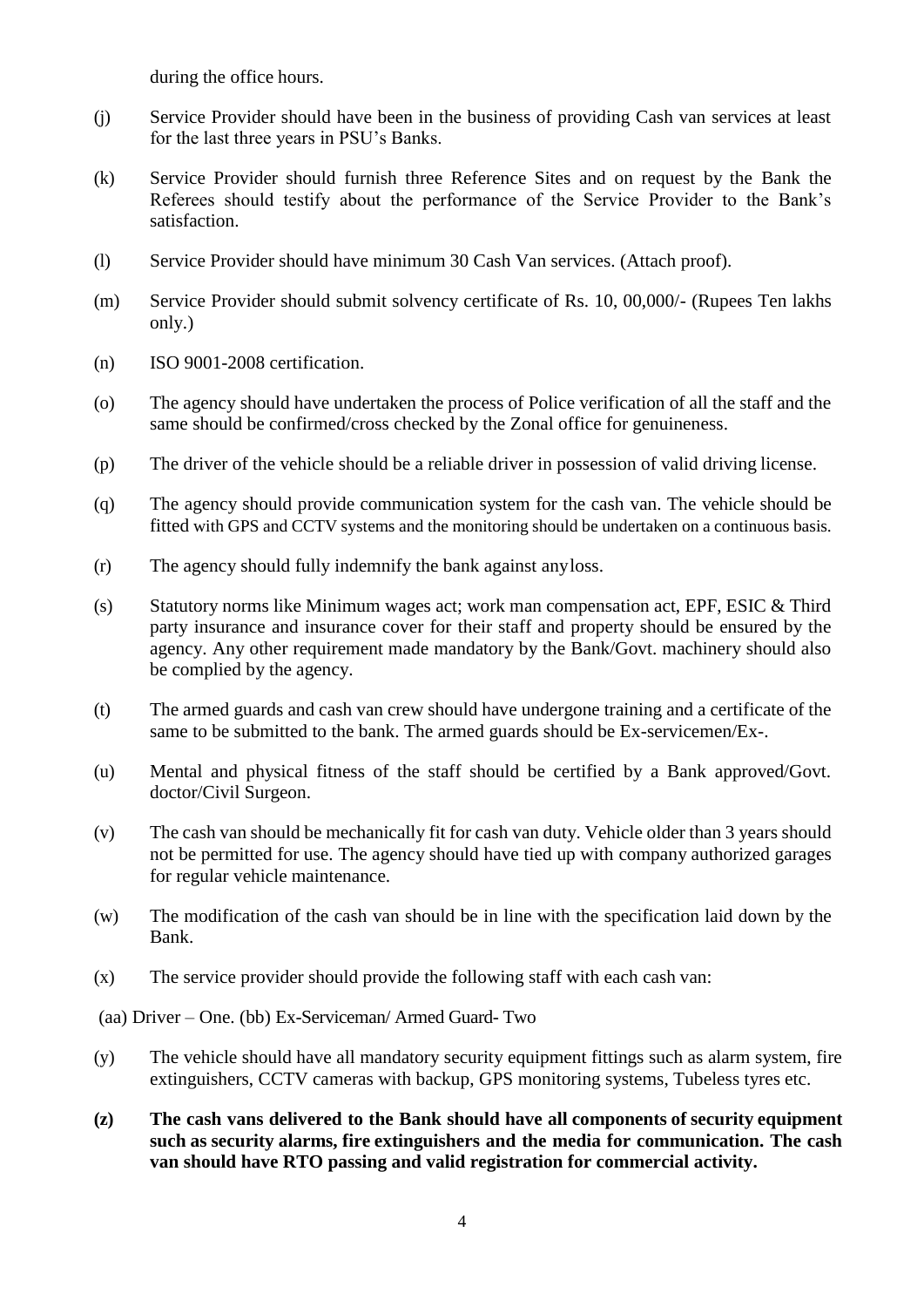(aa) The service provider should comply with all the laws applicable to Union, State and local laws, ordinance, regulations and codes.

- (bb) Fidelity Insurance of agency staff should be furnished to the bank.
- 3.2 Service Provider should furnish details about their firm as per profile at (Annexure II).
- 3.3 Agencies, which do not comply with the statutory requirements need not apply.
- 3.4 In case, bank do not receive the requisite number of tenders or if requisite number of offers do not qualify technically, the bank reserves the right to finalize the tenders from available technically qualified offers. In this regard, bank's decision will be final & binding, no objections from any agency will be entertained in this regard.

3.5 Service Provider has to submit following documents along with the Technical Bid & present the originals for verification (if declared L-1):-

- (a) Registration of agency under Shop & Establishment Act.
- (b) Professional Tax Registration.
- (c) Professional Tax Enrolment Registration.
- (d) Registration for PF (Code Number).
- (e) ESIC Registration (Code Number).
- (f) GST Registration (Registration under composition scheme will not be considered).
- (g) PAN Number.
- (h) Registration & License from Police Department.
- (i) Ex-DGR Empanelment / Sponsorship & validity (Optional)
- $(i)$  ISO 9001:2008 (QMS).
- (k) PSARA license details for providing armed security guard.

#### 4. **Locations to be covered.**

The services will be required for remittance of cash from/to various branches/ currency chests and other linked banks located in jurisdiction of Delhi Zone.

#### 5. **Two Part Offer.**

 The offer will be in two parts; **Technical Offer and Commercial Offer**. Both the parts must be submitted at the same time but in separate sealed covers, giving full particulars, addressed to the Bank of Maharashtra, Delhi Zone and duly super-scribed on each envelope **"Technical Bid for Outsourcing of Cash Vans"** and **"Financial Bid for Outsourcing of Cash Vans"** on or before 04.01.2021 by 1700 hrs.

#### 6. **Earnest Money Deposit.**

 Earnest Money Deposit of Rs.50,000/- (Rupees Fifty thousand only), in the form of a demand draft/pay order issued by a scheduled commercial bank favoring Bank of Maharashtra, payable at Delhi must be submitted along with the Techno-commercial Offer. Offers not accompanied with Earnest Money Deposit of Rs.50, 000/- will not be accepted.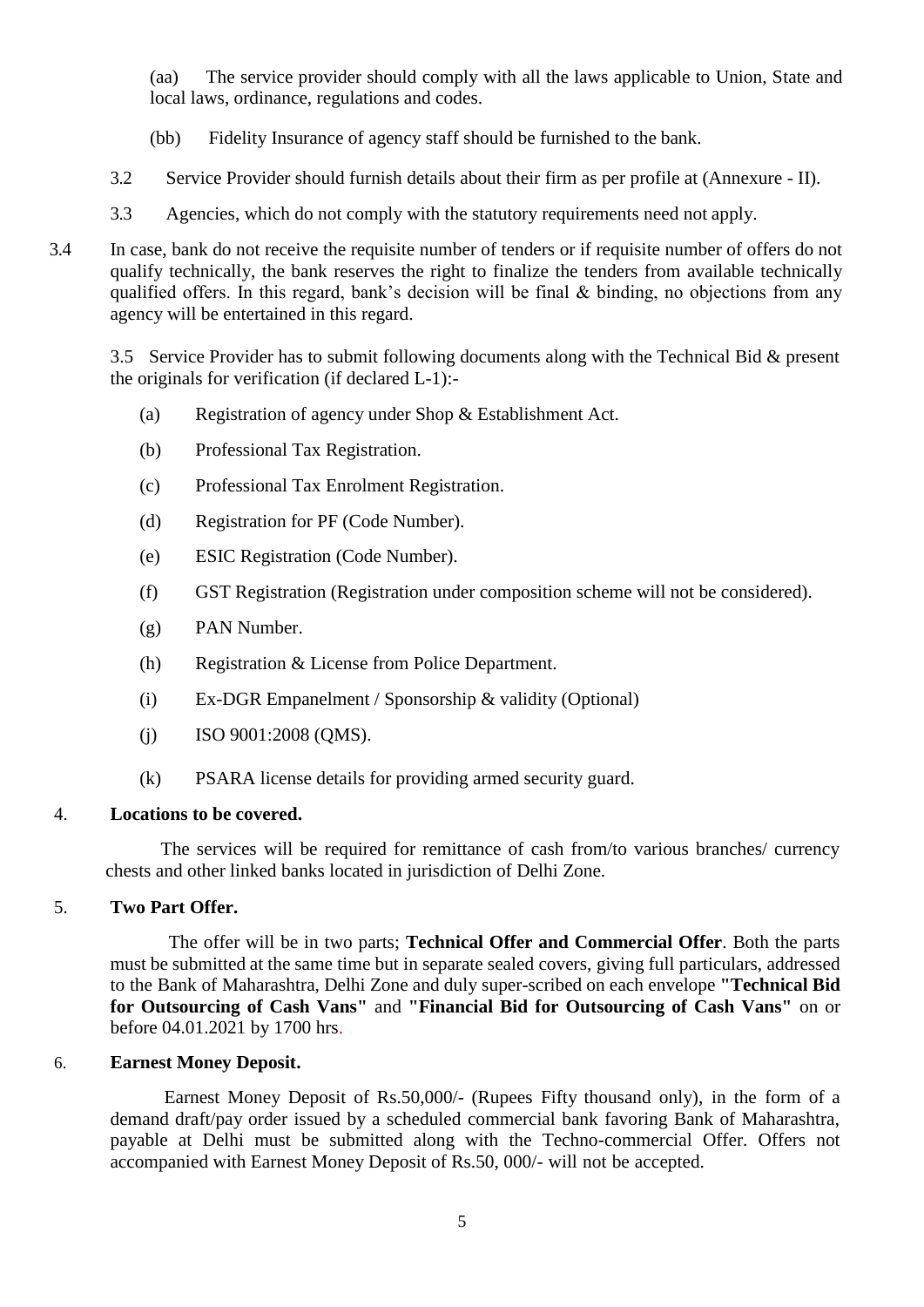This amount will be forfeited if, having been selected by the Bank for the job, the offerer refuses to accept deployment order or having accepted the deployment order, fails to carry out his obligations mentioned therein. Bank Guarantee in lieu of Earnest Money Deposit will not be accepted. No interest will be payable on the Earnest Money Deposit. The Earnest Money Deposit will be refunded to the unsuccessful Offerer. The Earnest money paid by the successful Offerer will be released after six months of satisfactory deployment of required number of Cash Vans.

MSEs enlisted under Single Point Registration Scheme (SPRS) of NSIC are eligible to get the benefits under Public Procurement Policy for Micro & Small Enterprises order 2012 would be eligible for following

- i. Issue of the Tender sets free of cost.
- ii. Exemption from payment of Earnest Money Deposit (EMD)

#### 7. **Validity Period of the Offer.**

 The offer will be valid for a period of 60 days from the last date **04.01.2021** of submission of the tenders.

#### 8. **Technical Offer (TO).**

 The Techno-commercial Offer (TO) should be complete in all respects and contain all information asked for in this document. It should not contain any price information. (**If price information is given in TO, it will be rejected**). The Techno-commercial Offer should comprise of the following:

#### **Covering letter on the prescribed format (Annexure-I)**

8.1 Pay Order for Rs.5, 000.00, i.e., Cost of RFP Forms, if downloaded from Bank's website.

8.2 Earnest Money Deposit of Rs.50,000/- in the form of a demand draft / pay order issued by a scheduled Commercial bank in favour of Bank of Maharashtra, payable at Delhi.

8.3 All the annexure of this RFP other than Financial Bid (Annexure – III).

#### 9. **Price Composition.**

 The Price Bid should contain all relevant rates and charges and the rates should be quoted in Indian Rupees only, inclusive of following for Two Cash Van in the format at Annexure III:

- (i) Cost of hiring of the cash van along with the wages of one driver for 2500 kms per month for Mahindra Maxi Truck/ Bolero type of vehicles.
- (ii) Wage for one Ex-Serviceman Armed guard.
- (iii) Charges / Rate of additional kilometers running (to be billed per month on cumulative basis).
- (iv) Charges of additional hours for cash van and crew members ( to be billed per month on cumulative basis )
- (v) The Price Bid should not contradict the Technical Offer in any manner.
- 9.1 Monthly Rates applicable on the date of issue of this tender should be quoted.
- 9.2 The Bank will shortlist suppliers, who satisfy commercial and other requirements laid down in the document. Authorized representatives may present at the time of opening of the Technical Offers and Price Bids as per date and time given above.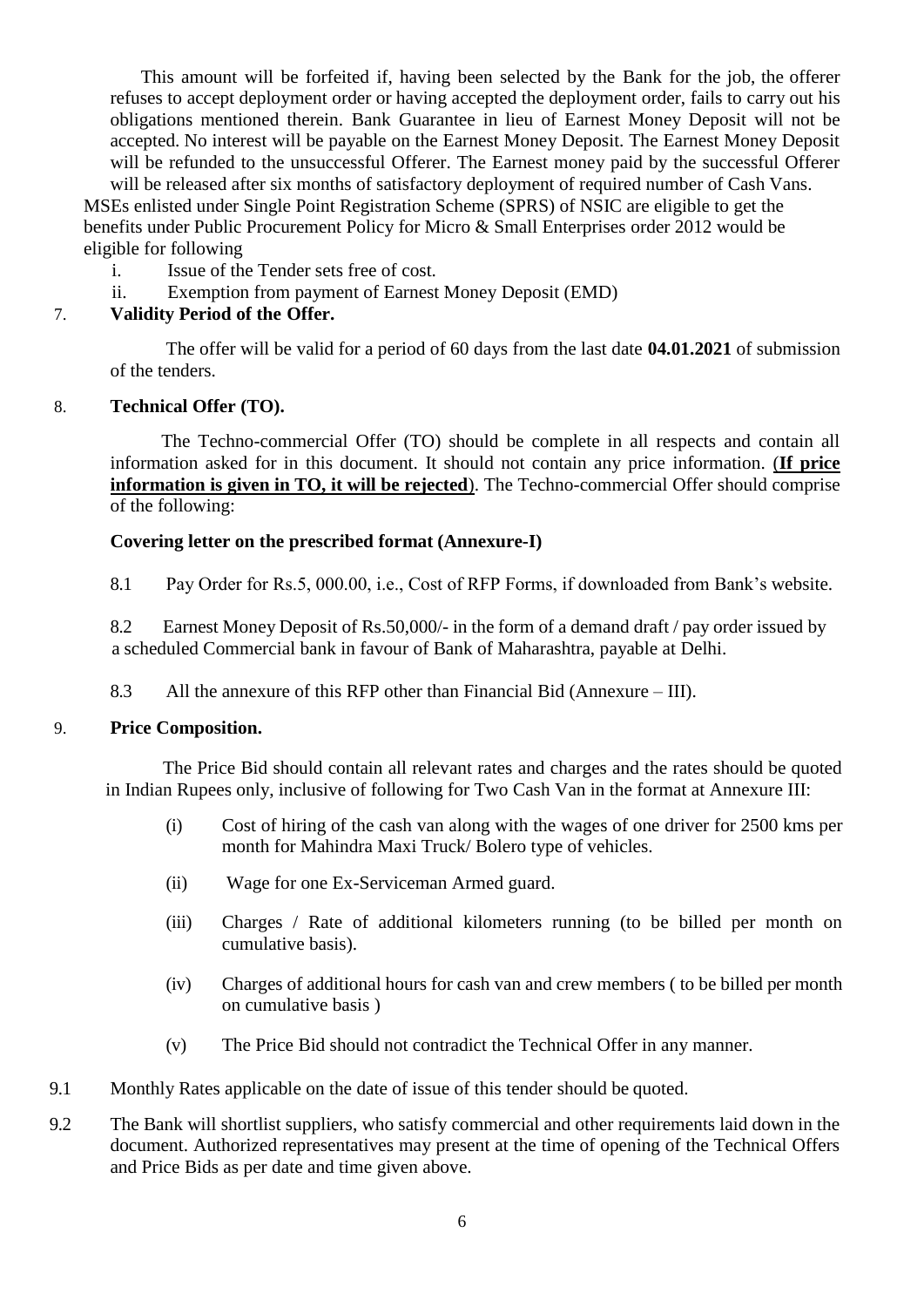9.3 The Price Bids of only the short listed suppliers will be opened. No separate information will be given.

#### 10. **No Erasures or Alterations.**

 Technical / Commercial details must be completely filled up. The corrections or alterations, in the bid will not be accepted. However, the final decision of bank in this regard will be final and binding to all.

#### 11. **No Price Variations.**

 The Financial offer shall be on a fixed price basis. No upward revision in the price would be considered on account of subsequent increases in Government taxes, customs duty, Excise Tax, etc. However, if there is any reduction on account of Government levies / taxes, during the offer validity period, the same shall be passed on to the Bank.

#### 12. **Price Freezing.**

The price finalised shall remain valid for a period of one year from the date of such finalization with the option to the Bank to review the price if necessary.

#### 13. **Agreement between the Service Provider and the Bank.**

 The successful offerer shall execute an Agreement with Bank of Maharashtra, Delhi Zonal Office on Rs.500/- non-judicial Stamp Paper as per Terms & Conditions as per Annexure-VIII. It is understood that the Service Provider, who are willing to offer their Cash Van services in response to this RFP have read all the terms and conditions and have agreed to all the Terms & Conditions without any modifications.

#### 14. **Opening of Offers.**

 The time & date for opening of Technical bids will be on **05.01.2021 by 1130 hrs** followed by commercial offer. You can send your authorized representatives accordingly. The Technocommercial Offers will be opened at the time and date as informed, irrespective of the number of Offerer or their representatives present.

#### 15. **Evaluation Process.**

Offers (Tenders) will be evaluated in the following stages:

- 15.1 Stage I Incomplete Offers, i.e., offers not accompanied by the mandatory documents as mentioned above, cost of RFP Forms etc. shall be rejected.
- 15.2 Stage II Offers will be evaluated against the stipulated minimum eligibility criteria based purely on valid proof /documents submitted by the Service Provider as per Annexure- VI. Offers not complying with the eligibility criteria will be rejected. Scoring of marks will be as per Annexure IV.

The financial bids of all the technically qualified firms/agencies/bidders will be opened for financial evaluation. The work will be awarded to the L-1 agency. In case the financial bid of more than one agency is  $L-1$ , then the work will be awarded to the agency which gets the maximum marks in Technical evaluation. The performance including the discipline of drivers, cash van crew and supervision by the agency will be observed for 3 months and if not found up to the desired satisfaction, the bank will have the sole right to terminate contract and go for L2 (similarly L3, L4). The bank reserves the right to distribute the work between 02 or more agencies by giving chance to the bidders to match the rates quoted by L-1 bidder.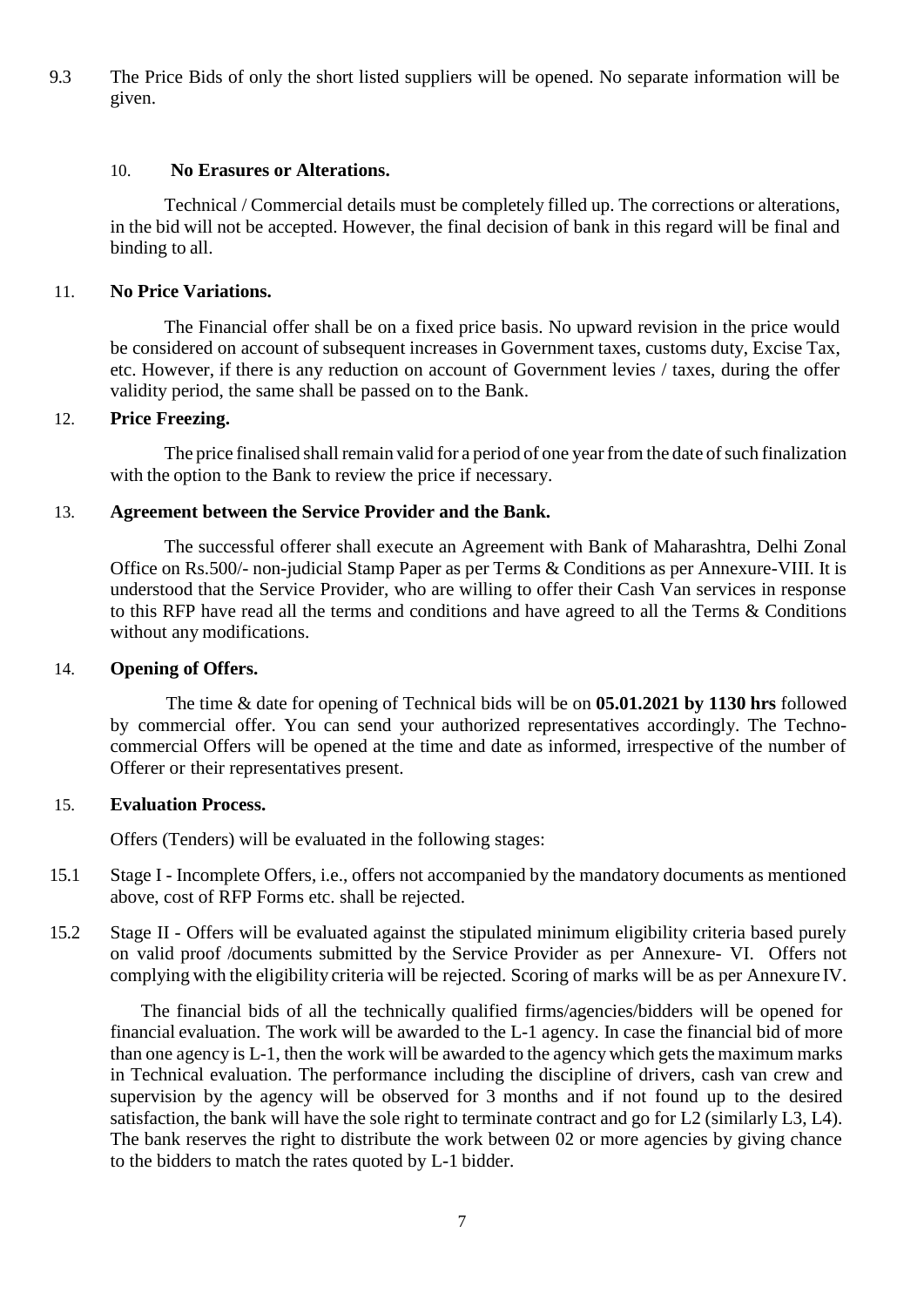- 15.3 Stage III Short-listing of supplier(s) based on satisfactory feedback from reference sites.
- 15.4 Stage IV Opening the Price bids of the short-listed firm(s)---as per Price bid format (**Annexure-III)**

#### 16. **No Commitment to Accept Lowest or Any Tender.**

 The Bank shall be under no obligation to accept the lowest or any other offer received in response to this tender and shall be entitled to reject any or all offers without assigning any reasons whatsoever.

#### 17. **Splitting of Order.**

- 17.1 The Bank reserves its right for splitting the quantity between two or more service providers.
- 17.2 The splitting of the order will be in equal ratios, provided the L2 service provider agrees to match the prices quoted by L1 service provider and agrees for all the terms and conditions.
- 17.3 In case L2 service provider is not willing to match L1 price, Bank will call L3, L4 service providers etc., in that order to step into the shoes of L2 service provider. In the event of L3, L4 etc., service provider not matching the L1 price the entire quantity will be awarded to L1.

#### 18. **Right to Alter Quantities.**

 The Bank will be free to either reduce or increase the number of cash vans on the same terms and conditions. The Bank reserves the right to alter number of cash vans. The Bank also reserves the right to place further/repeat order on same terms and conditions within a period of 12 months.

#### 19. **Order Cancellation.**

 If the service provider fails to adhere with any of the terms and conditions of the agreement, bank reserves the right to cancel the contract with the service provider.

#### 20. **Payment Terms. -** The terms of payment are as under:

- (a) No advance payment against work order.
- (b) 100% Payment will be released by the Delhi Zonal Office, on monthly bills

forwarded after the first month of the services of the cash vans.

#### 21. **Guarantees**

 The cash vans delivered to the Bank should be preferably new with all components of security equipment's such as security alarms, fire extinguishers, CCTV, GPS and the media for communication. The service provider should also guarantee that the precedents of all staff/ crew (driver /loader/Armed Guard) deployed on the cash vans have been verified by the police authorities.

#### 22. **Warranty.**

 Service providers shall be fully responsible for the manufacturer's warranty in respect of proper design, quality and workmanship of all equipment, accessories, etc. of the cash vans provided along with the crew. The service provider shall maintain the cash van at no additional charge to the Bank.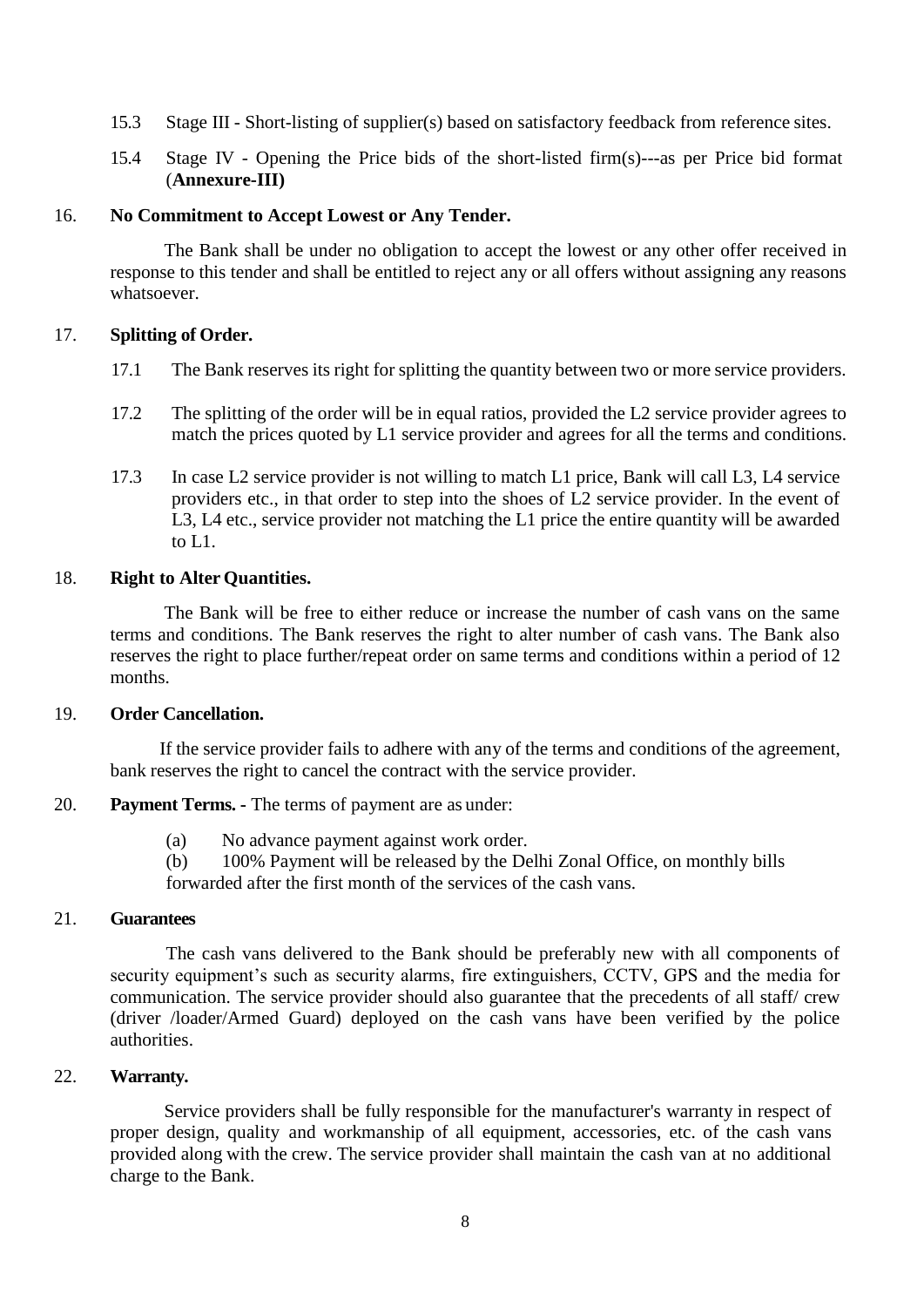- 23. **No reimbursement of cost of any type on any account will be paid to persons or entities submitting their bid.**
- 24. **The Cash vans being deployed for duty in case fails and the complaint is received by service provider, the cash van must be made functional within 24 hours of the complaint, else a penalty of 5% of the monthly bill would be applied.**
- 25. **All the staff/ crew / Armed Security Guards deployed on the cash vans must be issued with number Identity Cards duly authenticated by the Executive/ Officer of the company and the staff/crew/ Armed Security Guards should not be changed without prior permission.**
- 26. **In case of strike in the company, alternate arrangements for provision of cash van with crew must be made by the service provider.**

#### 27. **Force Majeure.**

 If at any time during the period of the contract the performance in whole or in part by either party or any obligation under the contract shall be prevented or delayed by reasons of any war, hostilities, acts of god, Public enemy, civil commotion, sabotage, fires, floods, explosions, epidemics etc then, provided notice of the happening of the any such events is given by either party to the other within 15 days from the date of Occurrence thereof, neither party shall by reason of such event be entitled to terminate their contract nor shall either party have any claim for damages against the other in respect of such non-performance or delay in performance. The whole or any part of the Party's obligations under the contract shall be resumed as soon as practicable after such event has come to an end or ceased to exist. If force majeure event continues beyond the period of three (3) months the parties shall hold consultation to resolve the problem satisfactorily.

#### 28. **RBI Advisory on Cash Van and Staff.**

- (a)Each cash van should be specially designed and fabricated Light Commercial Vehicle (LCV) having separate passenger and cash compartments.
- (b)Installation of CCTV system is mandatory and should be covering both the passenger and cash compartments.
- (c)The passenger compartment should accommodate two custodians and two armed security guards (gunmen) besides the driver.
- (d)No cash van should move without armed guards.
- (e)The gunman must carry their weapons in a functional condition along with valid gun license.
- (f) The service provider should furnish the list of its employed gunmen to the police authorities concerned.
- (g)Each cash van should be GPS enabled and monitored live with geo-fencing mapping with the additional indication of the nearest police station in the corridor for emergency.
- (h)Each cash van should have tubeless tyres, wireless (mobile) communication and hooters for emergency siren should be installed.
- (i) The cash vans should not follow same route and timing repeatedly so as to become predictable. Predictable movement on regular routes must be discouraged.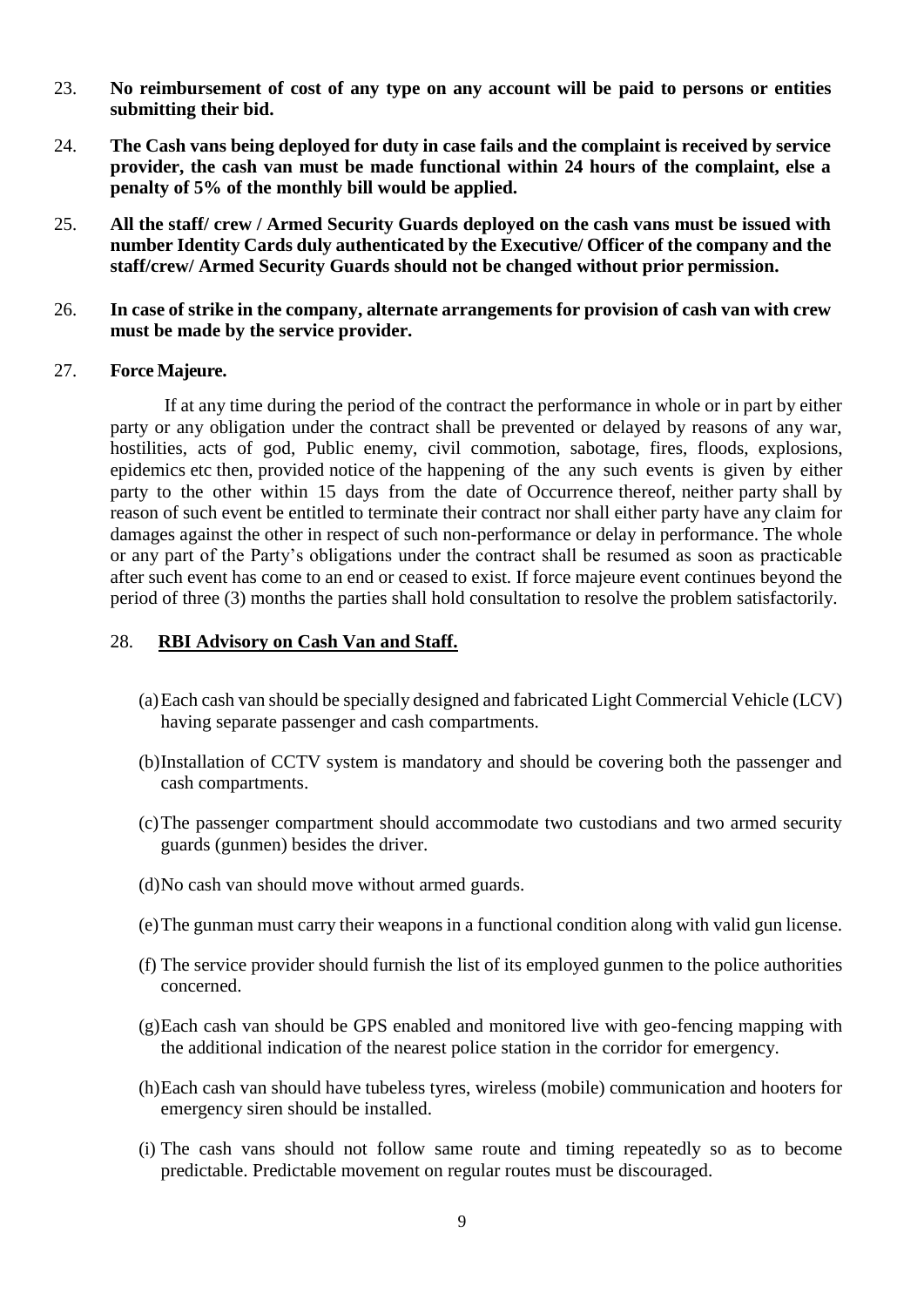- (j) Staff should be rotated and assigned only on the day of the trip.
- (k) With regard to security, additional regulations/guidelines as prescribed by Private Security Agencies (Regulation) Act (PSARA) 2005, the Government of India and the State Governments from time to time.
- (l) Police verification of all outsourced staff should be checked periodically. No outsourced staff should be changed without prior permission of officer-in-charge of the branches / currency chest and police verification of the relief must have been done prior to replacement.
- (m) Night movement of cash vans should be discouraged. All cash van movements should be carried out during day light.
- (n) If the cash van has to make a night halt, it necessarily has to be in a police station.
- (o) In case of inter-state movement, changeover of security personnel at the border crossing must be pre-arranged.
- (p) Proper letter including letter from the remitting bank should be carried invariably in the cash van at all times, particularly for interstate movement of currency.

#### 29. **Bank's Policy on Cash Handling through Cash van.**

- (a) Faulty/partial serviceable trucks and locks should not be used unless completely repaired to make it fully functional. Fabrication of duplicate keys must be avoided.
- (b) Under no circumstances the cash is to be carried in gunny bags/sacks/cloth bags or uncontainers without proper locks and anchored inside the vehicle.
- (c) Route in and Route out to the branches being adopted by the cash van is to be decided by cashier/Officer-in-Charge and it should be changed every time and the same route/circuit must not be used during all trips. Route to be used should be disclosed to cash van staff just prior to departure for remittance.
- (d) Recording of details of Remittance in the prescribed remittance register at both the branches/currency chest should be ensured. Information about the remittance should be kept confidential.
- (e) One Armed guard should man the adjacent seat to the driver and the second guard will be seated diagonally opposite to the first guard behind the driver next to the door.
- (f) The cash van must not halt at unauthorized stops. In case of emergency, such as vehicle break down etc., the cash vans to make halt at the nearest bank branch or police station/chowkey and both armed guards/guard as well as the staff to remain with the cash van and be alert.
- (g) Cash loading/unloading, handling and counting must be done under the CCTV coverage area.
- (h) If any suspicious vehicle is found to be following the remittance, the nearest police station/chowkey to be informed and the cash van may be diverted to the station/chowkey for further assistance or any govt. establishments under intimation to the currency chest.
- (i) GPS (Vehicle Tracking System), Alarm system and CCTV system should be installed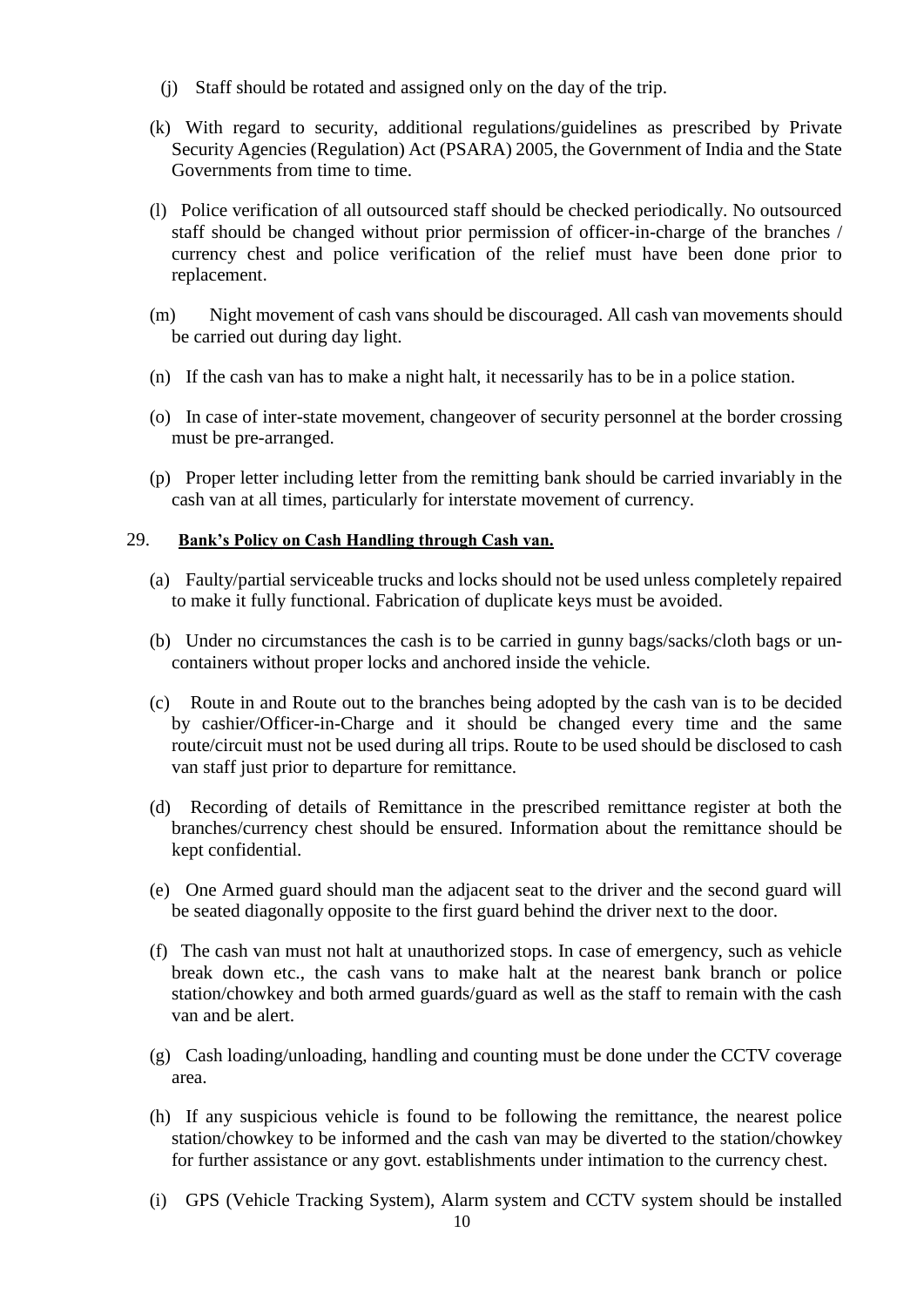and in working condition in the cash vans at all times.

#### 30. **Functional Aspects of Cash handling in Outsourced Cash Van Services**.

(i) Cash box will be locked after handing over to the agency by either currency chest or branch as the case may be. The box will be opened by the branch or currency chest after reaching the destination with the specified keys so that the cash carrying agency do not have access to the cash in the cash box.

(ii) Lock and Keys for each branch will be allotted and one key will be in the custody of Branch cashier and another key will be available with the currency chest Incharge.

(iii) Branches will be informed regarding the movement of cash van along with required cash in advance.

(iv) Cash Van along with loader and armed guards (either from Bank or out sourced team will reach the branch. The driver and one armed guard will stay in the cash van. One representative of the branch will accompany the loader and one armed guard will be guarding the branch at the entrance of the branch. Loader will collect the cash and quickly come back to the cash van and proceed to the next branch.

#### **(v) In any case no one will be allowed to enter the cash cabin of the branch except cashier of that branch.**

- **(vi)** Branch representative will help the cashier / cash officer in handing over the cash to the outsourced team.
- (vii) The outsourced team will quickly collect the box (locked by the cashier) and leave the branch and proceed to the next destination / currency chest.
- (viii) The Maximum time allotted to the outsourced agency is 5 minutes to collect the cash from the branch. In case of a delay of more than 5 minutes the outsourced agency is advised to leave the branch by informing currency chest – in charge.
- (ix) Accordingly cash will be handed over to the agency for onward supply to the branches.
- (x) Required registers will be maintained both at Branch level and currency chest level and in the vehicle.
- (xi) Any other cash related activities assigned to the Currency Chest in Delhi Zone.
- (xii) The cash van provided should exclusively be deployed for our Bank of Maharashtra only and cash of no other banks to be kept/transferred via our bank cash van.
- (xiii) The cash van/staff once deputed should not be altered except on emergency situations after obtaining prior permission from the Currency Chest–in-Charge.

### **NO DEVIATION FROM RBI AND BANKS GUIDELINES WILL BE ACCEPTED AND WILL LEAD TO IMMEDIATE TERMINATION OF CONTRACT.**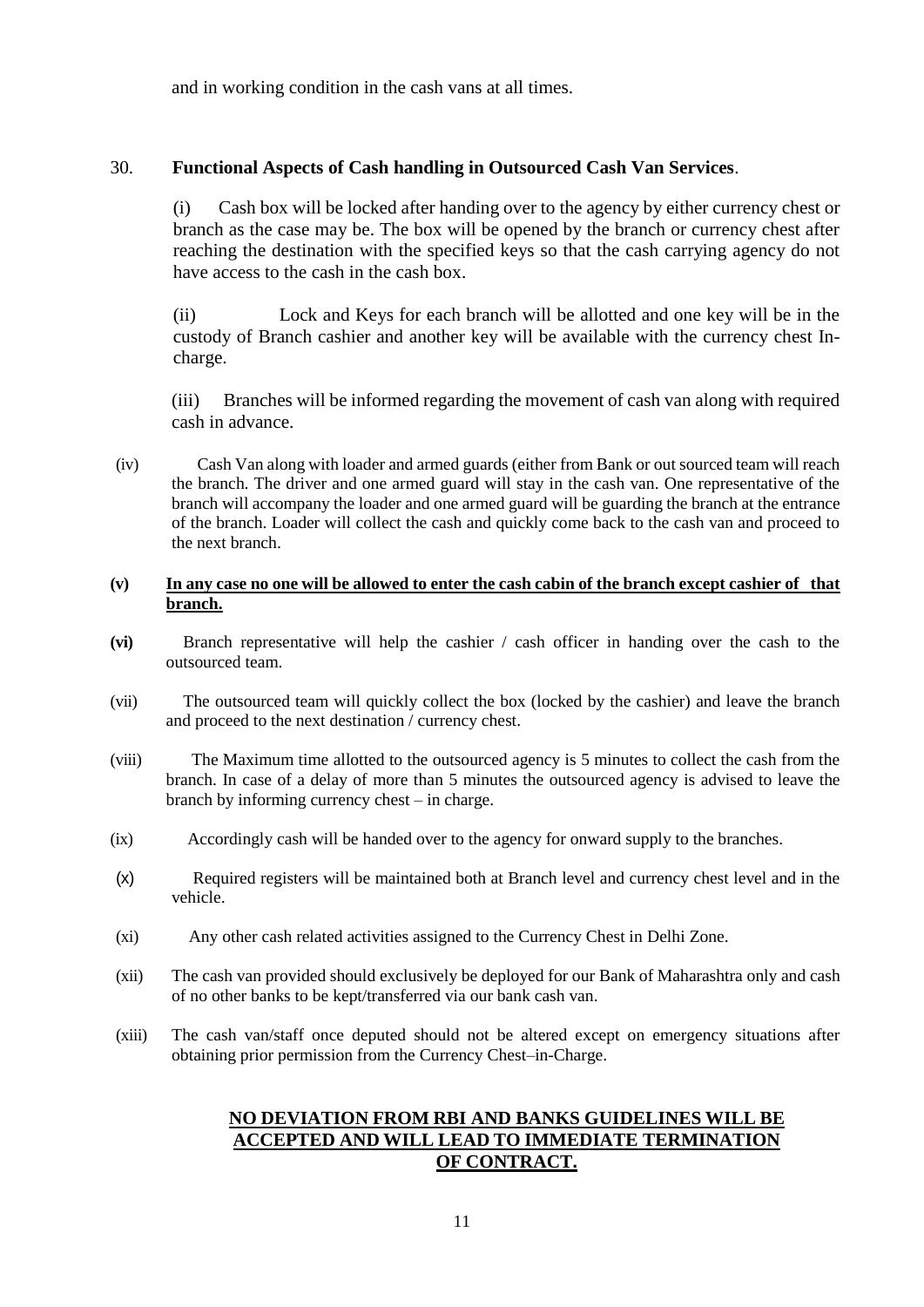# **Annexure-I**

#### (Letter to the Bank on the service provider's letterhead)

To, **The Zonal Head Bank of Maharashtra, Zonal Office, Delhi NBCC Tower, Third Floor Bhikaji Cama Place Delhi-110066**

Dear Sir/Madam,

### **Sub: Your RFP for Outsourcing of Two Cash Van with crew dated 15/12/2020**

With reference to the above RFP, having examined and understood the instructions, terms and conditions forming part of the RFP, we hereby enclose our offer for the supply of the cash vans as detailed in your above referred RFP.

We confirm that we have not been disqualified by any PSU bank for the services of cash vans outsourced to them. We further confirm that the offer is in conformity with the terms and conditions as mentioned in the RFP.

We also confirm that the offer shall remain valid for 60 days from the last date of submission of the tenders.

We hereby undertake that the cash vans to be deployed to the Bank will be a new vehicle having all security equipment fitted and the components and will be as per the design and specification as per Bank, as per Annexure VII and will have RTO passing.

We understand that the Bank is not bound to accept the offer either in part or in full and that the Bank has right to reject the offer in full or in part without assigning any reasons whatsoever.

We enclose herewith a Demand Draft/Pay Order for Rs.**50,000/-** (Rupees Fifty thousand only) favouring Bank of Maharashtra and payable at DELHI, towards Earnest Money Deposit, details of the same are as mentioned below:

- 1. Demand Draft/Pay Order No. :
- 2. Date of Demand Draft/Pay Order :
- 3. Name of Issuing Bank & Branch :

Yours faithfully,

#### **Authorized Signatories**

(Name & Designation, seal of the service provider) Date: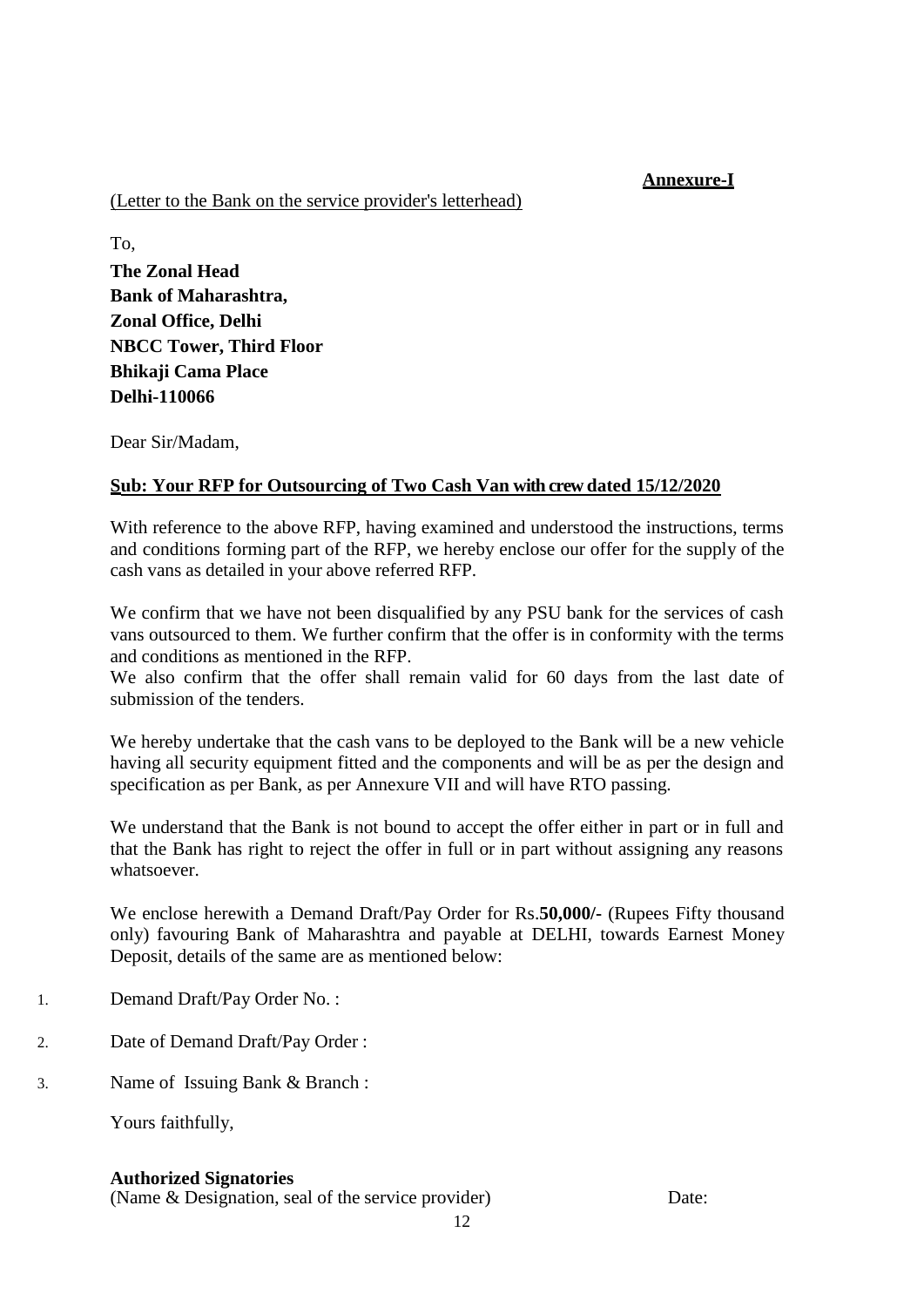**Annexure - II** 

#### **P S A PROFILE**

- 1. Name of the Organization and Address:
- 2. Year of Establishment (Submit proof):
- 3. Status of the firm (Submitproof): (Whether Pvt. Ltd. company / Pubic Ltd. company/ Partnership Firm)
- 4. Name of the Chairman/Managing Director/CEO/Country Head (as the case maybe):
- 5. Whether registered with the Registrar of Companies/Registrar of Firms in India. If so, mention number and date and enclose Registration Certificate copy.
- 6. (a) Name and address of Bankers (Submit proof):  $(i)$   $(ii)$

(b) Turnover of the Company/Firm in 2017-18, 2018-19 and 2019-20: (Please attach a copy of audited Balance Sheet and Profit & Loss Account for the Years 2017-18, 2018-19 and 2019-20 as proof documents)

2017-18: 2018-19: 2019-20

- 7. Whether registered for Goods & Service Tax purposes. If so, mention number and date (Submit proof):
- 8. Whether an assesse of Income Tax. If so, mention Permanent Account Number. Furnish copies of Income tax clearance certificate.
	- 9. Is the Company/Firm a supplier of Cash Van Services? If yes, (a) Mention the addresses, phone numbers and fax numbers of the Offices below:

Head Office address:-

Local office address:-

- 10. What is your core area of activities? Mention the fields giving the annual turnover for each field.
	- (i)
	- (ii)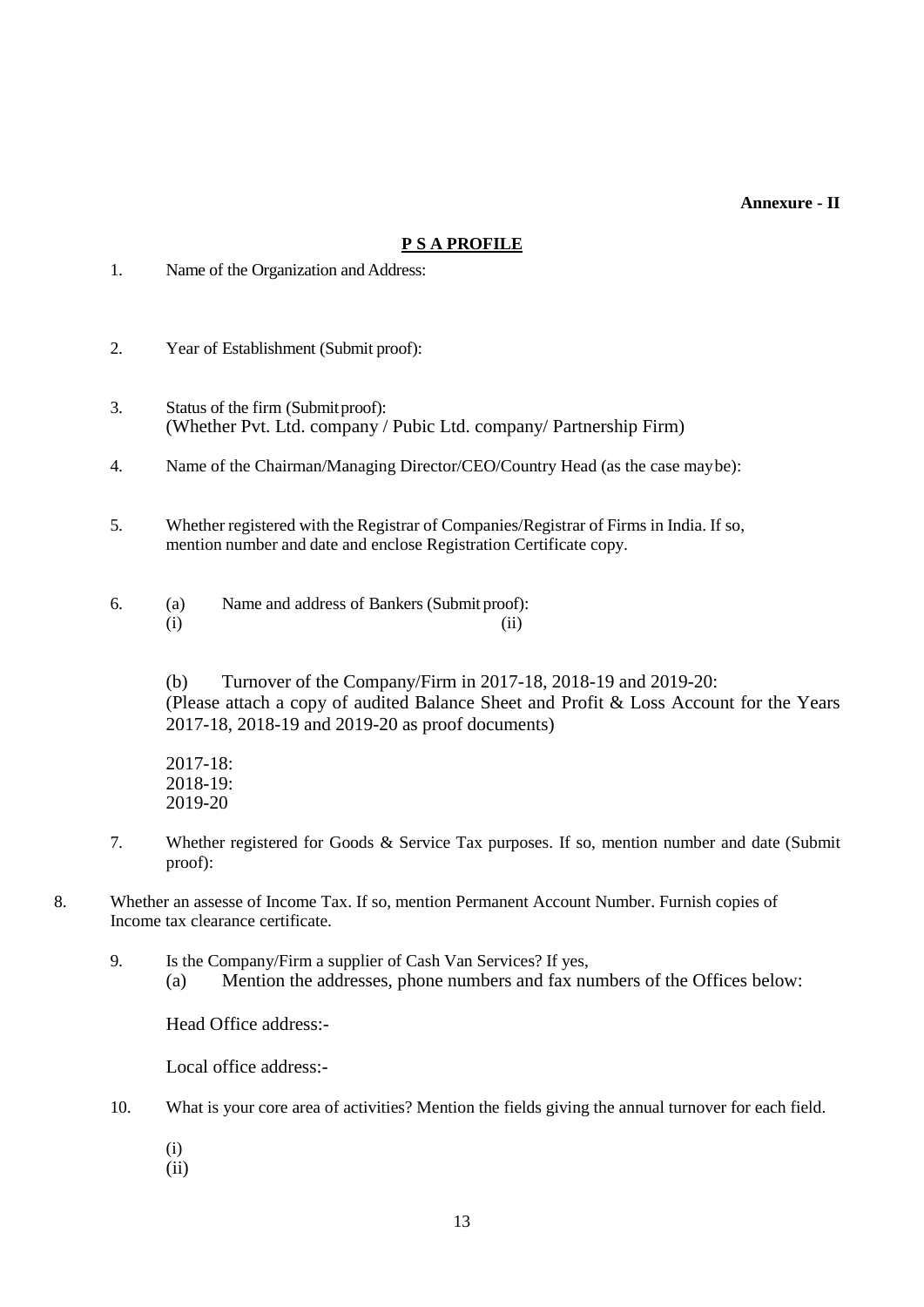- (iii)
- 11. Deployment of Cash Vans services since when?
- 12. If you are providing Cash Vans (08 or more) to other corporate bodies and public sector banks furnish their names, date of empanelment and number of Cash Vans**,** where you are supplying in the last three years:

| Name of Organization with Address & Tele<br>No's | Since when? Number of Cash Average | annual<br>Vans deployed   Payment received |
|--------------------------------------------------|------------------------------------|--------------------------------------------|
|                                                  |                                    |                                            |
|                                                  |                                    |                                            |
|                                                  |                                    |                                            |

**(Please attach copies of their orders or payment proof. A separate sheet may be attached if the above space is inadequate)**

#### **13. Details of Training facility:-**

| Location of training facility and details of training | No of Drivers trained Any other training |  |
|-------------------------------------------------------|------------------------------------------|--|
| imparted (syllabus)                                   |                                          |  |
|                                                       |                                          |  |
|                                                       |                                          |  |
|                                                       |                                          |  |

#### **14. Details of Cash Van Supervisory Staff:-**

| Sr. No. | <b>Name</b> | <b>Qualification</b> | <b>Post Held</b> | <b>Experience</b> |
|---------|-------------|----------------------|------------------|-------------------|
|         |             |                      |                  |                   |
|         |             |                      |                  |                   |

I / We have read the instructions appended to the Performa and I / We understand that if any false information is detected at a later date, any contract made between ourselves and Bank of Maharashtra on the basis of the information given by me / us can be treated as invalid by the Bank and I / We will be solely responsible for the consequences.

I / We agree that the decision of Bank of Maharashtra, in selection of Service Provider will be final and binding to me / us.

All the information furnished by me/us above here is correct to the best of my/our knowledge and belief.

I / We agree that I / We have no objection if enquiries are made about the work listed by me / us here in above and/or in the accompanying sheets.

Place:

Date: SIGNATURE: Name & Designation & Seal of company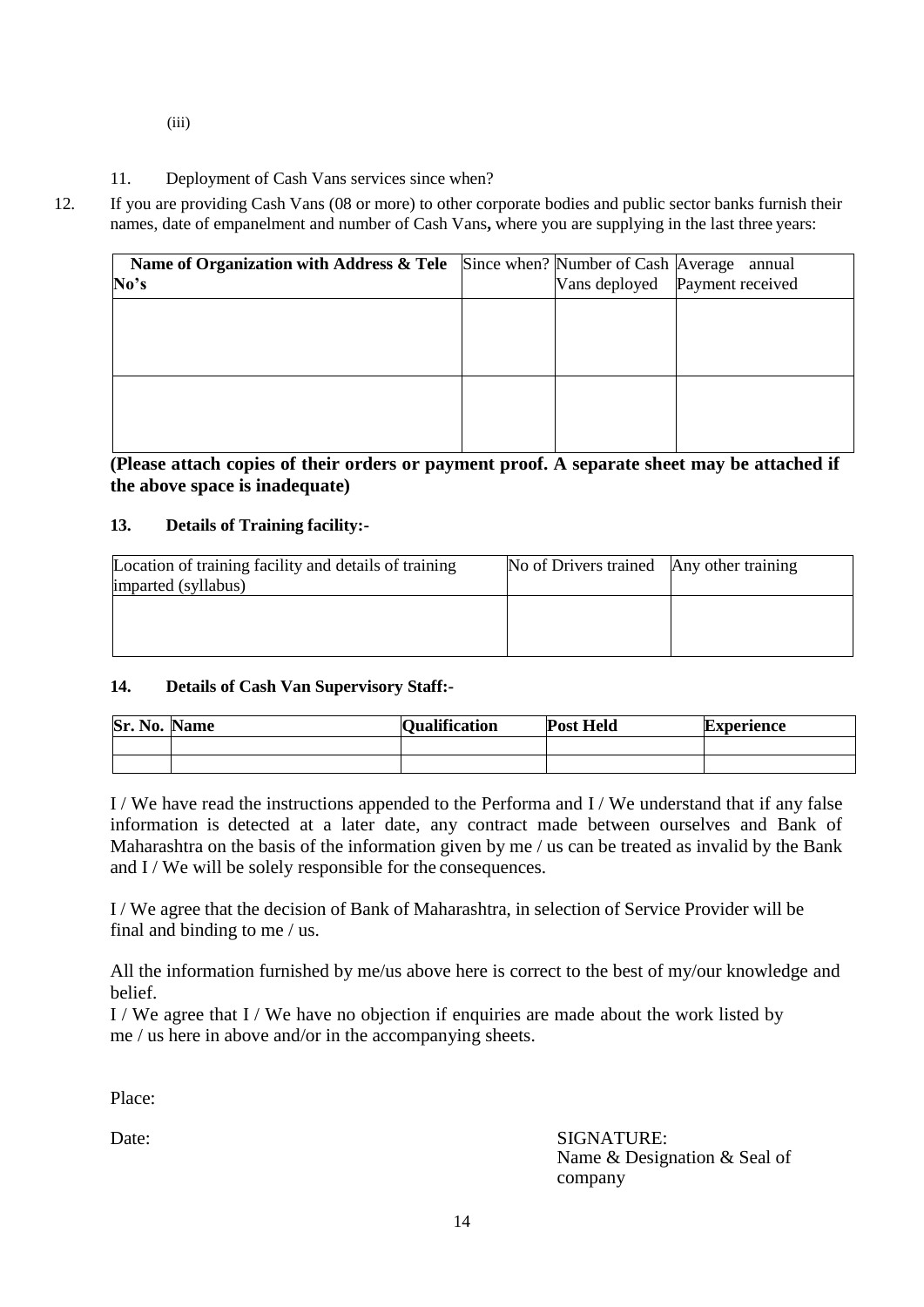# **Annexure-III**

#### **(To be submitted in Separate Sealed Envelope)**

# **FINANCIAL BID: CASH VANS AND CREW – FOR 02 CASH VAN FOR DELHI ZONE (CURRENCY CHEST)**

| Sr. No.        | Description                                 | Charges /      | Charges      |
|----------------|---------------------------------------------|----------------|--------------|
|                |                                             | Price per unit | (Monthly)    |
|                |                                             | in Figures     | per unit (in |
|                |                                             |                | words)       |
| 1.             | Rate / Charges for one cash van along with  |                |              |
|                | wages of driver for 2500 kms per month      |                |              |
|                | (Mahindra Maxi Truck/ Bolero-Air            |                |              |
|                | Conditioned) and 210 hours per month.       |                |              |
|                | Vehicle Mechanically fit, not older than 01 |                |              |
|                | year                                        |                |              |
| $\overline{2}$ | Rate / Charges of one Ex-Serviceman         |                |              |
|                | Armed Guard (As per Minimum wages and       |                |              |
|                | Central Labour Law)                         |                |              |
| 3.             | Rate / Charges for additional kilo meters   |                |              |
|                | running above 2500 KMs (i.e. per kilometer  |                |              |
|                | to be calculated and paid cumulative at the |                |              |
|                | end of the month.)                          |                |              |
| $\overline{4}$ | Cost of additional hour cumulative per      |                |              |
|                | month above 210 hours                       |                |              |
| 5              | Cost of Night halt per person               |                |              |
| 6              | Taxes as applicable                         |                |              |
| $\tau$         | Any Other Charges                           |                |              |

### **Note:**

- 1. The cost of the vehicle services and crew should be taken into consideration, no separate payment will be made for it.
- 2. Unit prices must be quoted in WORDS AND FIGURES.
- 3. The taxes, etc. charged should be mentioned.
- 4. In case of any discrepancy, the charges quoted in words will be considered.

# **AUTHORISED SIGNATORY**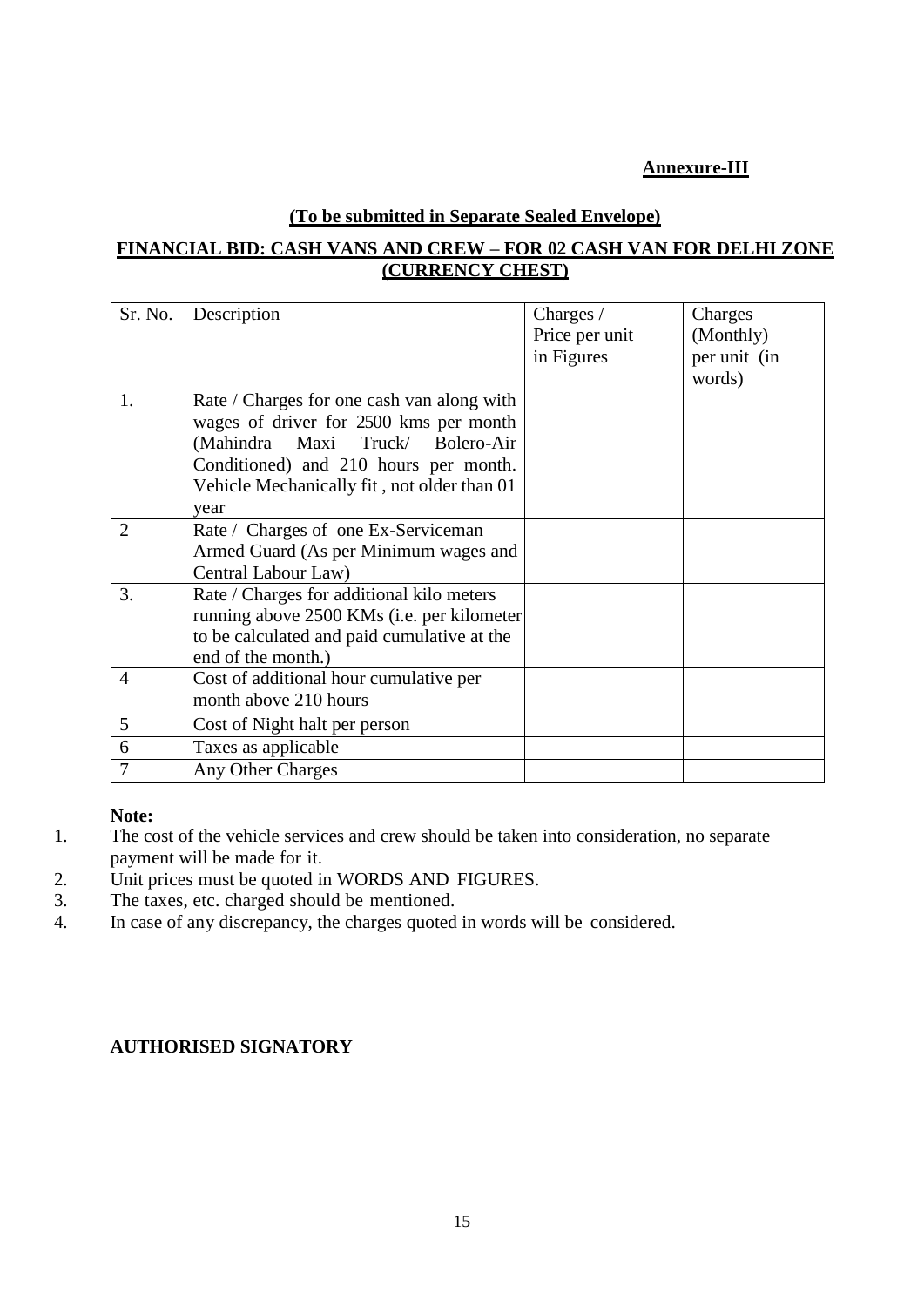# **Annexure- IV**

# **TECHNICAL EVALUATION**

# **Name of the PSA:**

| Sr.              | <b>Information to be Provided</b>                                                                 | To be filled by | <b>For Office</b> | <b>Evaluation</b>                     | <b>Remarks</b>   |
|------------------|---------------------------------------------------------------------------------------------------|-----------------|-------------------|---------------------------------------|------------------|
| No.              |                                                                                                   | the bidder      | <b>Use</b>        | <b>Marks</b>                          |                  |
| $\overline{1}$ . | Average Annual Turnover (in                                                                       |                 |                   | Above 5 Cr-10                         | $Max -10$        |
|                  | crores) for last three financial                                                                  |                 |                   | Between 3-5 Cr-8                      |                  |
|                  | years                                                                                             |                 |                   | Between 2-3 Cr-6                      |                  |
|                  | (Year 2017-18, 2018-19 and                                                                        |                 |                   |                                       |                  |
|                  | 2019-20)                                                                                          |                 |                   |                                       |                  |
| 2.               | Profit during last 03 years                                                                       |                 |                   | Increasing $-10$                      | $Max -10$        |
|                  |                                                                                                   |                 |                   | $Fluctuating - 08$<br>Decreasing - 07 |                  |
| 3.               | Services presently being provided                                                                 |                 |                   | Per PSU Bank -06                      | <b>Max-20</b>    |
|                  | in Number of Nationalized banks                                                                   |                 |                   | Marks.                                |                  |
|                  | /Private sector Banks.                                                                            |                 |                   | Other Banks $-05$                     |                  |
|                  |                                                                                                   |                 |                   | Marks.                                |                  |
| $\overline{4}$ . | Number of Cash Vans deployed of                                                                   |                 |                   | 05 Cash Vans $-01$                    | Max $-20$        |
|                  | the Banks above on the date of                                                                    |                 |                   | Mark                                  |                  |
|                  | <b>RFP</b>                                                                                        |                 |                   |                                       |                  |
| 5.               | <b>Total number of Cash Vans</b>                                                                  |                 |                   | 05 Cash Vans $-01$                    | $Max -05$        |
|                  | Deployed in last three years (other                                                               |                 |                   | Mark                                  |                  |
|                  | than mentioned in above row)                                                                      |                 |                   |                                       |                  |
|                  | Certificate/proof to be enclosed.                                                                 |                 |                   |                                       |                  |
| 6.               | Own infrastructure for training of                                                                |                 |                   | Each Center $-01$                     | $Max -05$        |
|                  | Armed Guards having license                                                                       |                 |                   | Mark                                  |                  |
|                  | from DG Home guard.                                                                               |                 |                   |                                       |                  |
| 7.               | Have an office in Delhi with                                                                      |                 |                   | 5 Marks                               | $Max -05$        |
|                  | telephone and manned during the                                                                   |                 |                   |                                       |                  |
|                  | office hours.                                                                                     |                 |                   |                                       |                  |
| 8.               | ISO 9001-2008 Certification of                                                                    |                 |                   | 5 Marks                               | $Max -05$        |
|                  | the firm (Yes/No).                                                                                |                 |                   |                                       |                  |
| 9.               | Ex-DGR empanelment for                                                                            |                 |                   | 5 Marks                               | $Max -05$        |
|                  | Security Guards.                                                                                  |                 |                   |                                       |                  |
| 10.              | $RBI$ norms $-1$ billion worth                                                                    |                 |                   | 15 Marks                              | Max - 15         |
|                  | turnover and 300 cash van fleet.                                                                  |                 |                   |                                       |                  |
|                  |                                                                                                   |                 |                   | 100 Marks                             | $Total -$<br>100 |
|                  | A minimum of 70 marks are required to qualify in Technical Bid (Mandatory requirements to be met) |                 |                   |                                       |                  |
|                  |                                                                                                   |                 |                   |                                       |                  |

Date: Signature: Designation:

Name of the Firm/Agency with Office Stamp: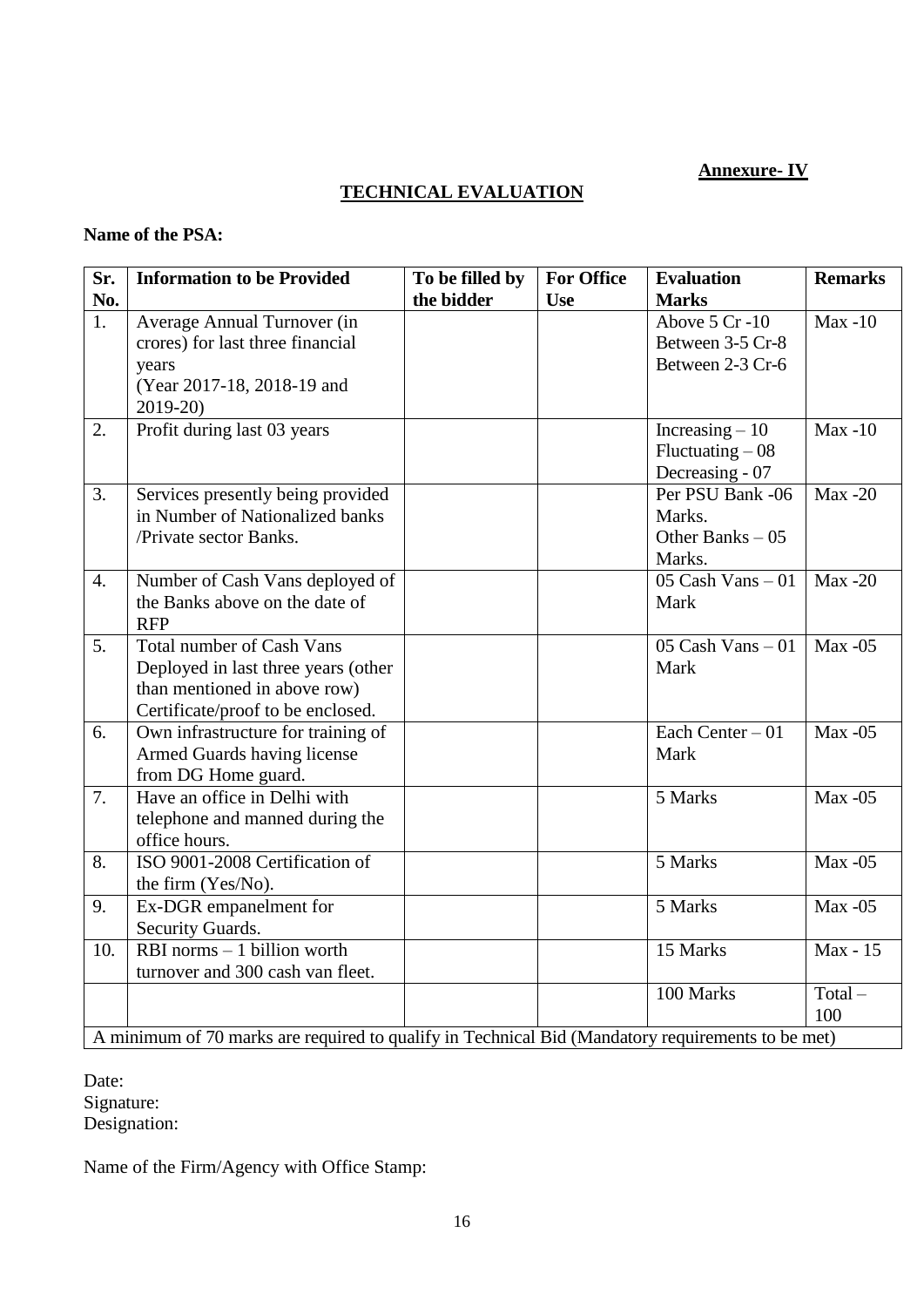**Note: Photocopies of all necessary documents (pertaining to technical evaluation/ Eligibility) duly self- attested must be enclosed and flagged for verification by the bank on the information provided.**

- **1) A Minimum of 70 marks are required to qualify in the Technical Bid.**
- **2) Deduction of 2 points for unsatisfactory service for each year per reference site (Maximum three references) in the past in any PSB.**

#### **Other Terms & Conditions**

- (a) Service Provider should be either registered companies or registered partnership firms reputed for providing Cash Van services.
- (b) Service Provider should have credible Supervisory Infrastructure.
- (c) Service Provider should have Income Tax PAN.
- (d) Service Provider should have Audited Balance Sheets and Profit & Loss Accounts for the past three years and the average turnover of the Service Provider in the last three years should not be less than Two Crore rupees.
- (e) Service Provider should have Registration under Shops & Establishments Act.
- (f) Service Provider should have a valid certificate from ESI Corporation.
- (g) Service Provider should have a valid certificate under EPF & Miscellaneous Provisions Act 1952.
- (h) Service Provider should have documents proving compliance of Minimum Wages Act 1948 and other Labor laws and rules.
- (i) Service Providershould have an office in Delhi, with telephone and manned during the office hours.
- (j) Service Provider should have been in the business of providing Cash Van services at least for the last three years preferably PSU's Banks.
- (k) Service Provider should furnish three Reference Sites and on request by the Bank the Referees should testify about the performance of the Service Provider to the Bank's satisfaction.
- (l) Service Provider should have on its roles minimum 30 (owned/leased) Cash Vans. (Attach proof).
- (m) Service Provider should submit solvency certificate of Rs.10, 00,000/- (Rupees Ten lacs only.)
- (n) ISO 9001-2008 Certificates.

The agencies, which do not comply with all the statutory requirements, need not apply. The Performance of the service provider will be evaluated by the Committee.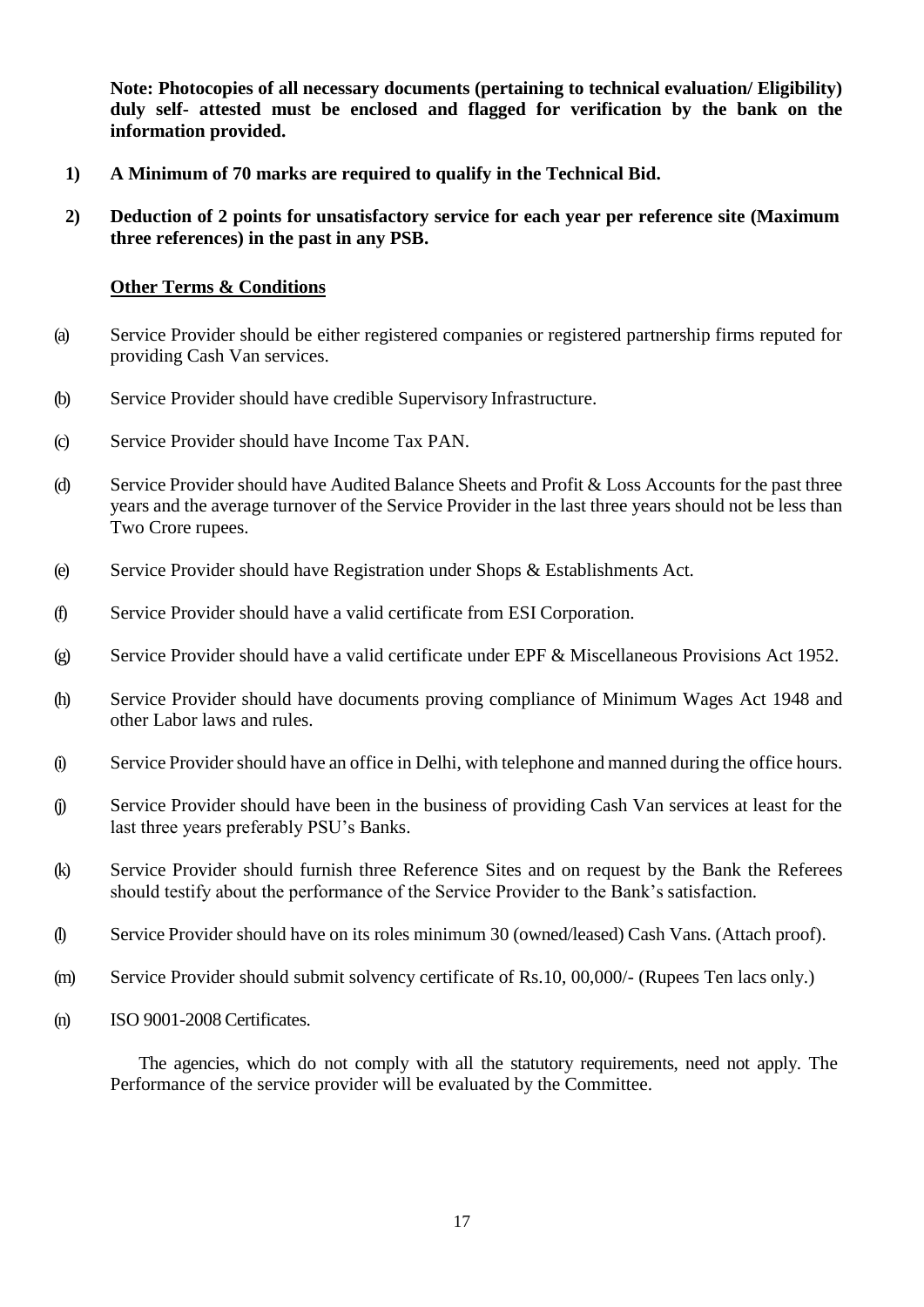# **Annexure -V**

# **REFERENCE SITE DETAILS**

| 1. | Name of the Company                                                                                                           |                                                                       |
|----|-------------------------------------------------------------------------------------------------------------------------------|-----------------------------------------------------------------------|
|    | Address of the Company                                                                                                        |                                                                       |
|    | Name, designation of contact person with<br>telephone no. and E-mail ID                                                       | Name:<br>Designation :<br>Landline No.: Cell No.:<br>$E$ -mail $ID$ : |
|    | Details of cash vans services supplied in last<br>one year (Ref. no, date of order and quantity<br>with photo copy of orders) |                                                                       |

| 2. | Name of the Company                                                                                                           |                                                                       |
|----|-------------------------------------------------------------------------------------------------------------------------------|-----------------------------------------------------------------------|
|    | Address of the Company                                                                                                        |                                                                       |
|    | Name, designation of contact person with<br>telephone no. and E-mail ID                                                       | Name:<br>Designation :<br>Landline No.: Cell No.:<br>$E$ -mail $ID$ : |
|    | Details of cash vans services supplied in last<br>one year (Ref. no, date of order and quantity<br>with photo copy of orders) |                                                                       |

| 3. | Name of the Company                                                                                                           |                                                                    |
|----|-------------------------------------------------------------------------------------------------------------------------------|--------------------------------------------------------------------|
|    | Address of the Company                                                                                                        |                                                                    |
|    | Name, designation of contact person with<br>telephone no. and E-mail ID                                                       | Name:<br>Designation :<br>Landline No.: Cell No.:<br>$E$ -mail ID: |
|    | Details of cash vans services supplied in last<br>one year (Ref. no, date of order and quantity<br>with photo copy of orders) |                                                                    |

# **Authorized Signatory**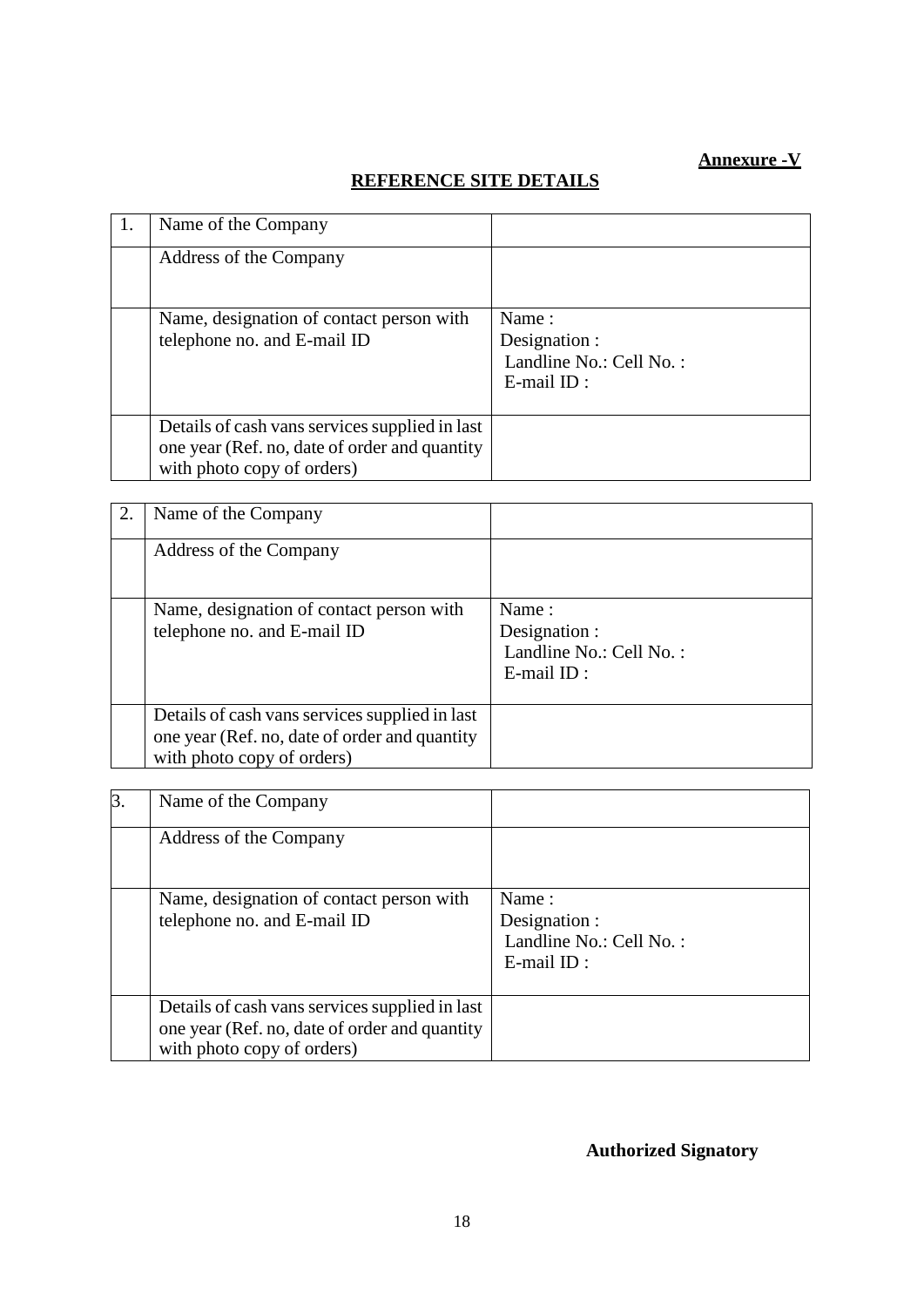# **Note: A letter from respective company must be submitted for proof of satisfactory performance.**

### **TO WHOMSOEVER IT MAY CONCERN**

M/s ……………………………… is engaged by the Bank for providing Cash Vans in ………….. The detail of work is as under:

|                | Name of Zone                   |                          |
|----------------|--------------------------------|--------------------------|
| $\overline{2}$ | Address of the Department      |                          |
| 3              | Name of Services               | Outsourcing of Cash Vans |
| 4              | Contact No.                    |                          |
| 5              | Number of Cash Van Provided    |                          |
| 6              | Date of commencement of        |                          |
| 7              | Date of completion of services |                          |

The certificate is issued at the specific request of the agency. Services being provided by M/s…………….. are Good/Satisfactory/Not Satisfactory.

Signature of issuing authority with stamp

Place -

Dated: -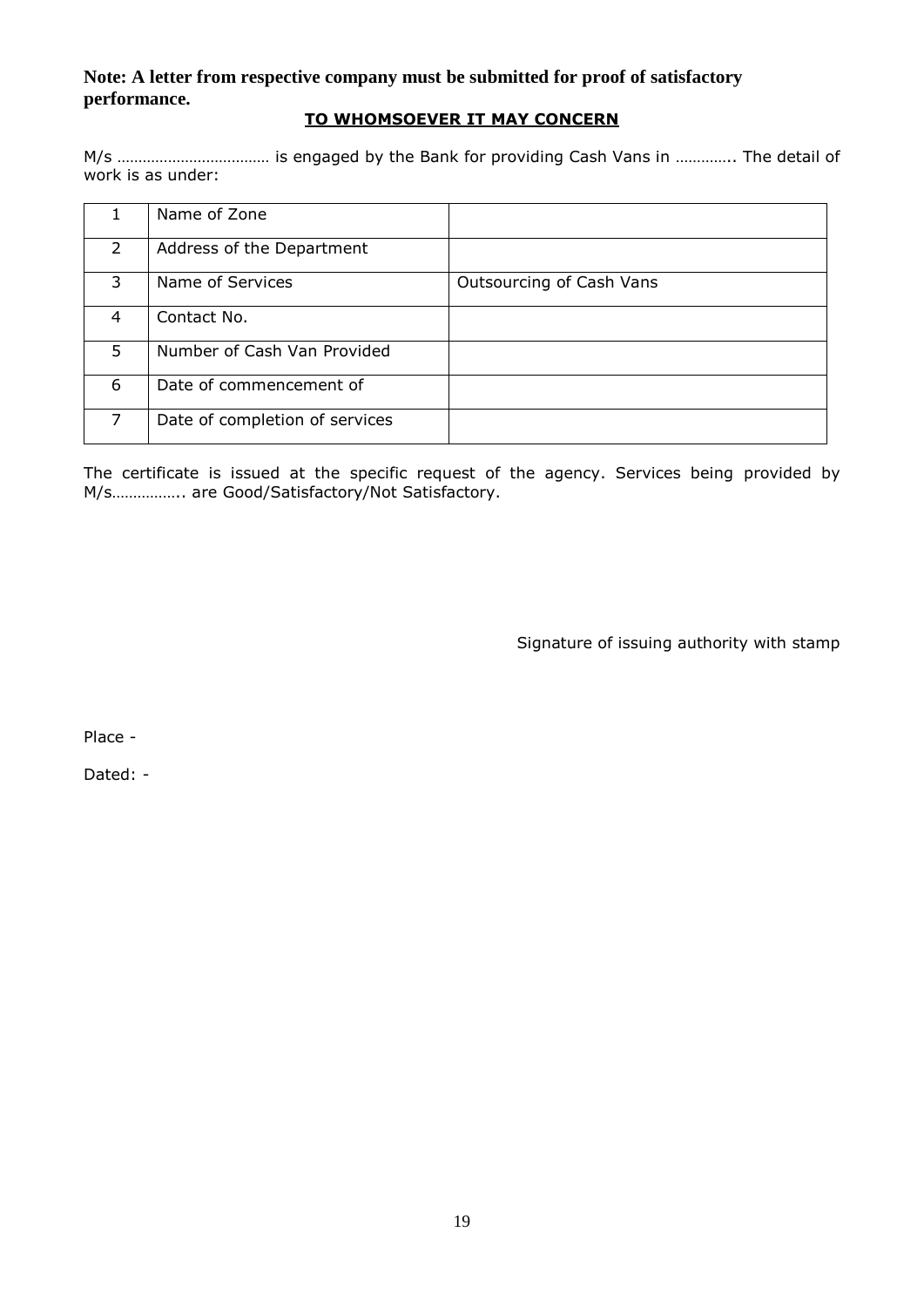# **Annexure-VI**

### **MANDATORY QUALITATIVE REQUIREMENT OF THE SERVICE PROVIDER (Proof of the same is to be enclosed in Technical bid)**

- 1. The service provider / Agency should be in the field of outsourcing of cash vans to Nationalized Banks for not less than three years.
- 2. The certificate of efficiency and services etc. from the banks where these cash vans are engaged must be submitted.
- 3. The service provider / Agency should have their own office in Delhi. The company should have effective machinery for supervision to exercising better command and control over their staff, service engineers and technicians.
- 4. The service provider should be ISO 9001:2008 complied.
- 5. The Agency/service provider must be registered under Sales Tax & Central Excise Department, Provident Fund Act, ESI Act and Shops and Establishment Acts also. Copy of registration papers along with code number allotted to the agency / company should be furnished.
- 6. The Agency/service provider should have annual turnover of Rs. 2 cr. in Supply/services of Cash Vans. Copy of balance sheet and profit and loss account should be submitted.
- 7. The Agency/service provider should have running contracts at least in 03 Nationalized Banks during the last two years.
- 8. The Agency/service provider should have streamlined procedure for the verification of antecedents of their crew/staff from the civil / police authorities.

# **DECLARATION**

- (a) I / We have read the instructions appended to the Performa and information given in annexure I, and I / We understand that if any false information is detected at a later date, any future contract made between ourselves and Bank of Maharashtra, on the basis of the information given by me / us can be treated asinvalid by the Bank and I / We will be solely responsible for the consequences.
- (b) I / We agree that the decision of Bank of Maharashtra in selection of Service providers will be final and binding to me / us.
- (c) I / We undertake to submit Police verification and Medical Fitness Certificate of all the staff.
- (d) I /We declare that the drivers of the vehicle will possess valid driving licenses.
- (e) I /We will provide a new cash van vehicle with good communication system for the cash van. The vehicles will be fitted with GPS system and the monitoring will be done on a continuous basis. Monthly report/print out/backup of the same would be submitted on demand.
- (f) I /We will fully indemnify the bank against any loss to the tune of maximum Rs 5 Cr. and accordingly submit the copy of the policy.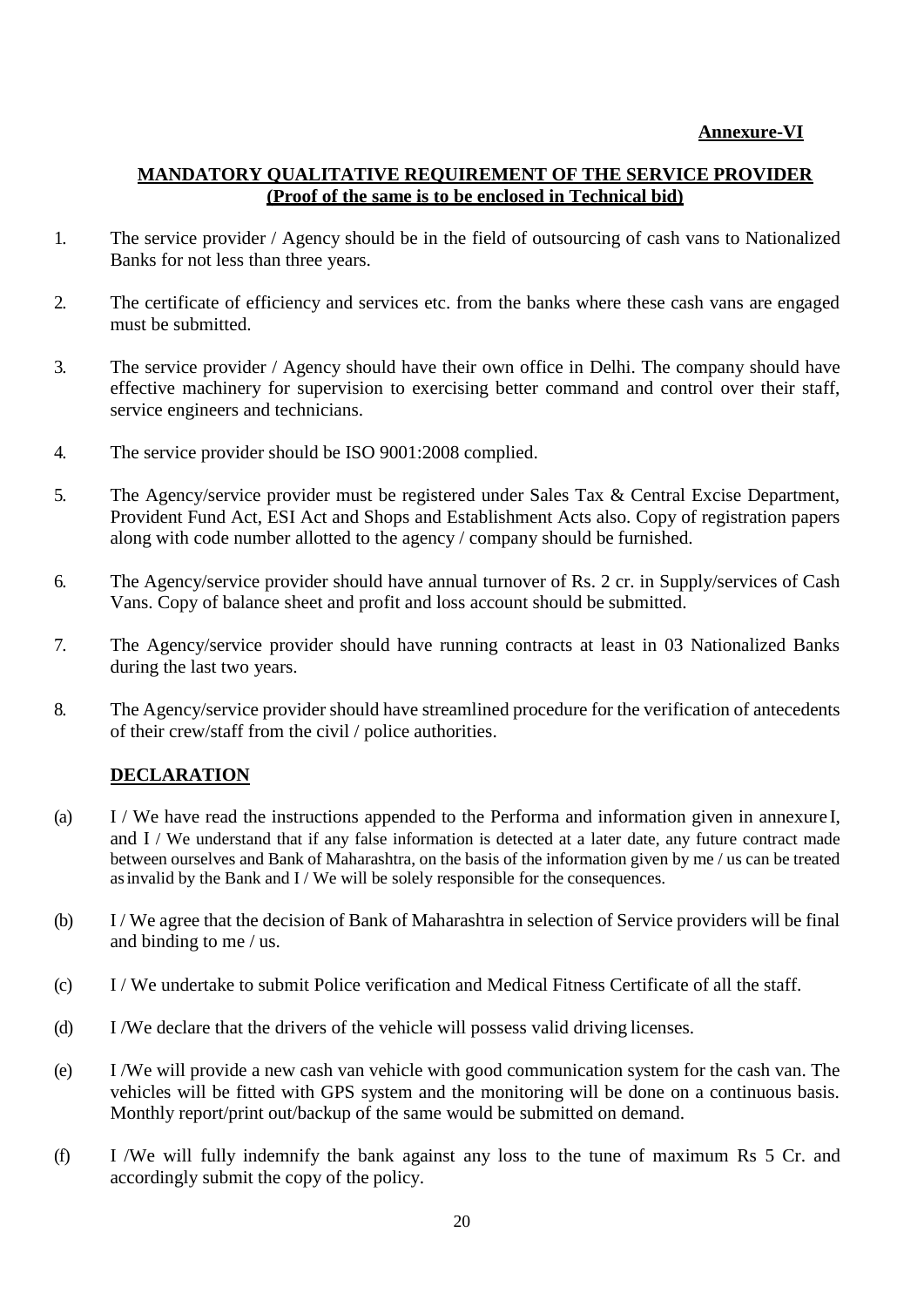- (g) Statutory norms like Minimum wages act; work man compensation act, EPF, ESIC & Third party insurance and insurance cover for the staff and property will be undertaken by us. Any other requirement made mandatory by the Bank/Govt. machinery will be complied by us. A monthly certificate on compliance of the above for the previous month will be provided along with the monthly bills.
- (h) The cash van provided will be mechanically fit for cash van duty and tie up for servicing / vehicle maintenance with authorised dealers will be done by us.
- (i) The modifications of the cash vans will be in line with the specification laid down as per Bank's guidelines.
- (j) We agree to provide the following staff per cash van: (a) Driver –One (b) Two Ex-Serviceman/ Armed Guard
- (k) The vehicle will have all mandatory security equipment fittings such as alarm system, fire extinguishers, CCTV, GPS, Tubeless Tyres etc.
- (l) The cash van will have RTO passing and valid registration for commercialactivity.
- (m) All the laws applicable to Union, State and local laws, ordinance, regulations and codes will be complied with.
- (n) All the information furnished by me hereunder is correct to the best of my knowledge and belief.
- (o) I / We agree that I / We have no objection if enquiries are made about the work listed by me / us in the accompanying sheets.
- (p) I / We understand that the quantity of cash vans is approximate only and it may decrease or increase from the requirement quoted.
- (q) Back up cash van will be provided within 2 hrs. in case the cash van develops any fault.

Signature:

Name & Designation:

Seal of the Service Provider / Company:

Place:

Date: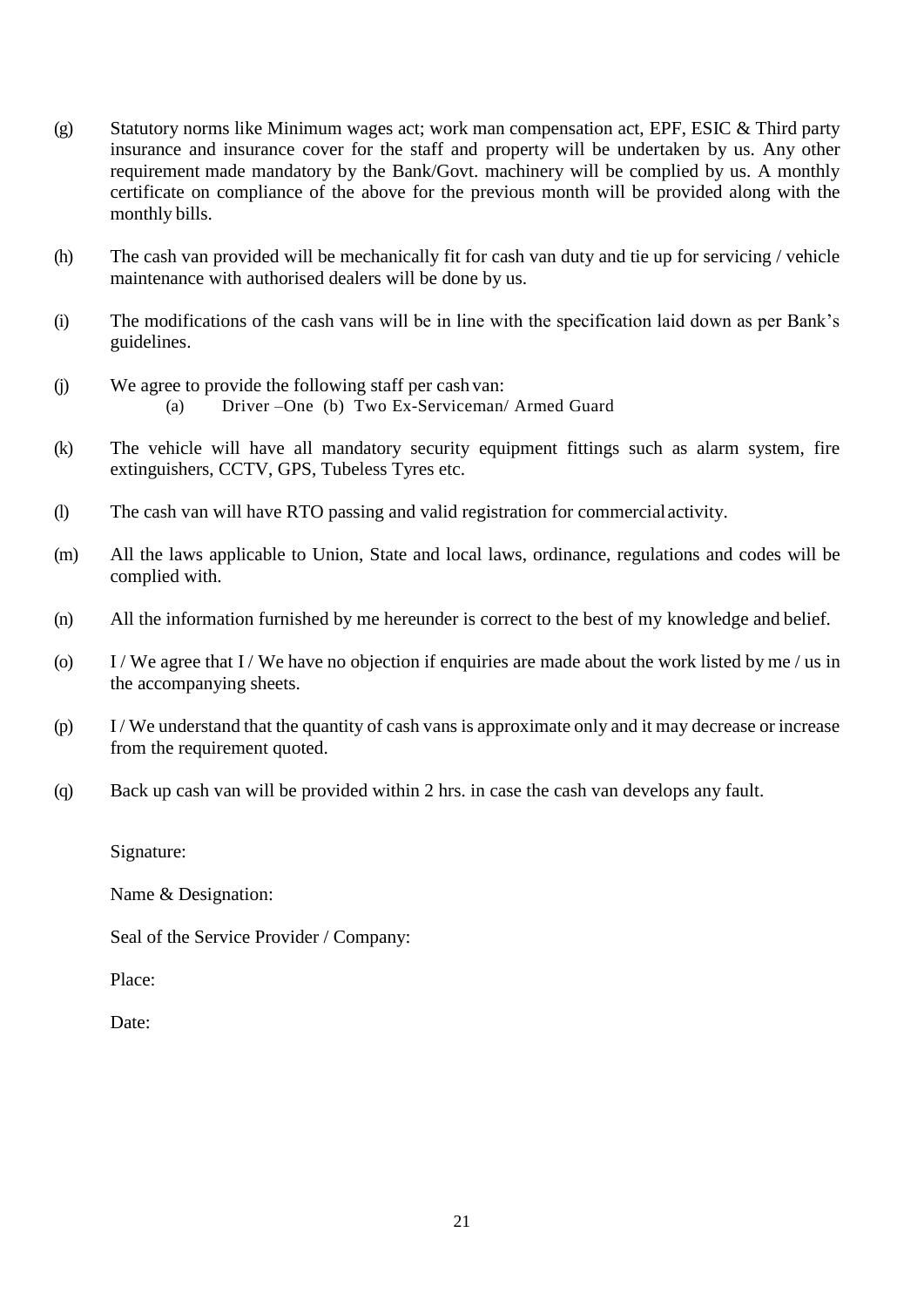# **Annexure-VII**

|     | <b>SPECIFICATONS OF CASH VANS</b> |                   |                                                                                                                                                                                                                                                                                                                                                           |
|-----|-----------------------------------|-------------------|-----------------------------------------------------------------------------------------------------------------------------------------------------------------------------------------------------------------------------------------------------------------------------------------------------------------------------------------------------------|
| 1.  | Structure                         |                   | 1.6 mm CRCA sheets                                                                                                                                                                                                                                                                                                                                        |
| 2.  | Paneling                          |                   | 1.0 mm CRCA sheets                                                                                                                                                                                                                                                                                                                                        |
| 3.  | Doors                             |                   | Four doors on sides with winding glasses.<br>Rear door with fixed glass of size 12" x 9"                                                                                                                                                                                                                                                                  |
| 4.  | <b>Cash Compartment</b>           |                   | Full partition behind second seat with lower<br>half fully closed and 1"x1" mesh for upper<br>half. Aluminium chequered plate for flooring. MS<br>sheet for interior sides and roof, collapsible gate at<br>rear door with locking hooks at two places. 2 X<br>chains with locking hooks for chaining the cash<br>containers to body of the vehicle.      |
| 5.  | Electrical                        |                   | 2 X Fog lights 2 X Halogen high power<br>Headlamps.                                                                                                                                                                                                                                                                                                       |
| 6.  | <b>Dimensions</b>                 |                   | Cabin clear height 53". [On extended chassis]                                                                                                                                                                                                                                                                                                             |
| 7.  | Equipment                         | (b)<br>(c)<br>(d) | Alarm System with three distress<br>(a)<br>switches and remote switches at co-driver,<br>behind<br>the<br>driver<br>and<br>in cash<br>seat<br>compartment. One magnetic door switch and<br>one motorized siren.<br>One DCP 2 kg. Fire extinguisher.<br>CCTV for cash cabin.<br>GPS tracking system with monitoring facility<br>by Bank & Service provider |
| 8.  | Spare tyre                        |                   | To be mounted on roof on separate bracket.                                                                                                                                                                                                                                                                                                                |
| 9.  | Mesh covers                       |                   | 1" x 1" wire mesh removable covers for front<br>wind shield glass and rear fixed glass.                                                                                                                                                                                                                                                                   |
| 10. | Alarm and Communication System    |                   | The cash van to be equipped with an alarm<br>system with 02 panic switches one at co-driver<br>seat and the other one at seat behind the driver's<br>seat with a hooter. Alarm system should have GSM<br>based auto dialer.                                                                                                                               |
| 11. | <b>GPS</b> System                 |                   | The cash van to be equipped with a GPS<br>Tracking System, having facility for Live<br>monitoring.                                                                                                                                                                                                                                                        |
| 12. | <b>CCTV</b>                       |                   | The Service provider should install mobile                                                                                                                                                                                                                                                                                                                |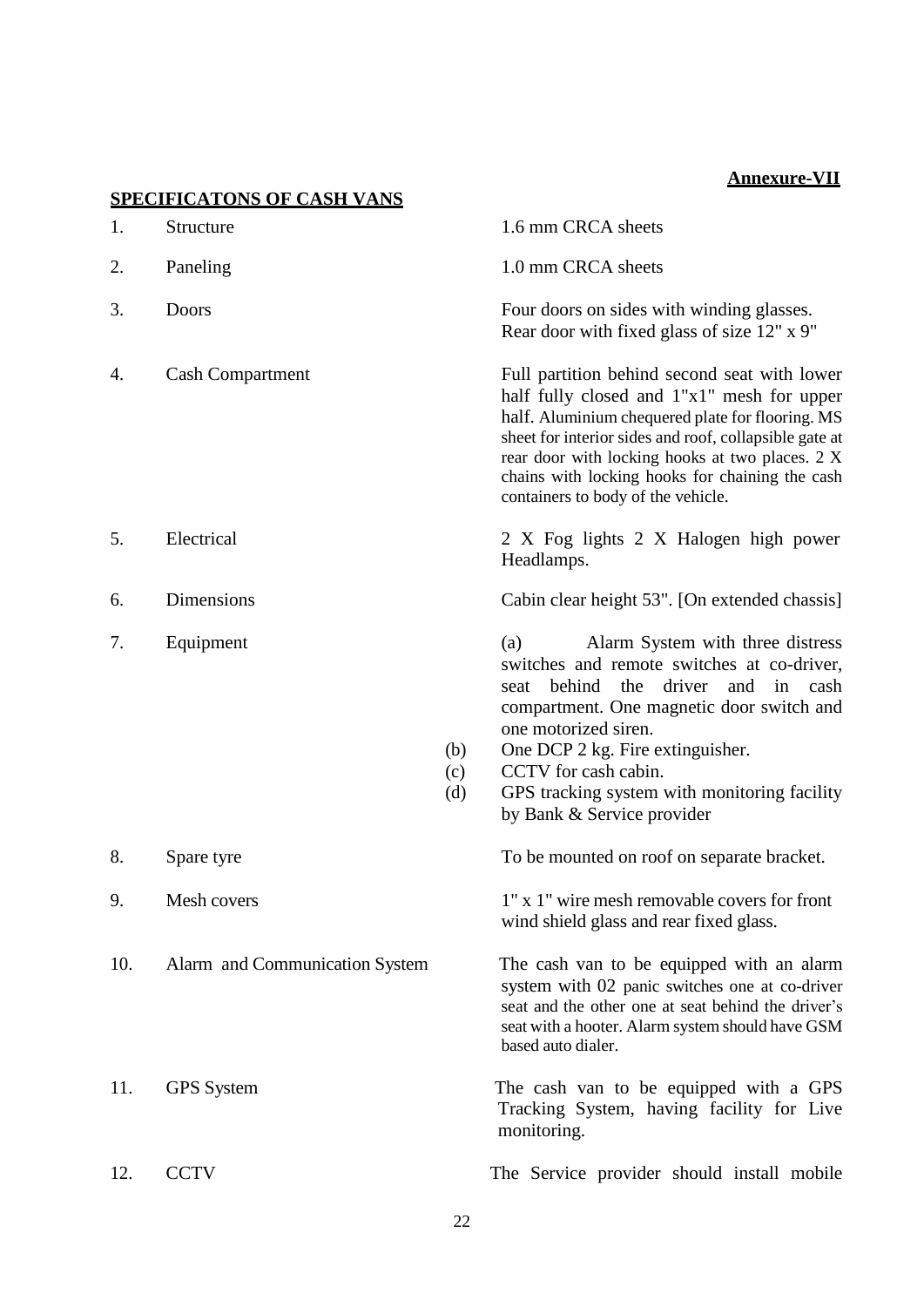#### DVR (4- Channel) along with one IR cameras with 30 days recording capability in the vehicle.

- 13 Each cash van should have tubeless tyres, wireless (mobile) communication and hooters for Emergency siren should be installed.
- 14 Each cash van should be GPS enabled and monitored live with geo-fencing mapping with the additional indication of the nearest police station in the corridor for emergency.
- 15. Installation of CCTV system is mandatory and should be covering both the passenger and cash compartments.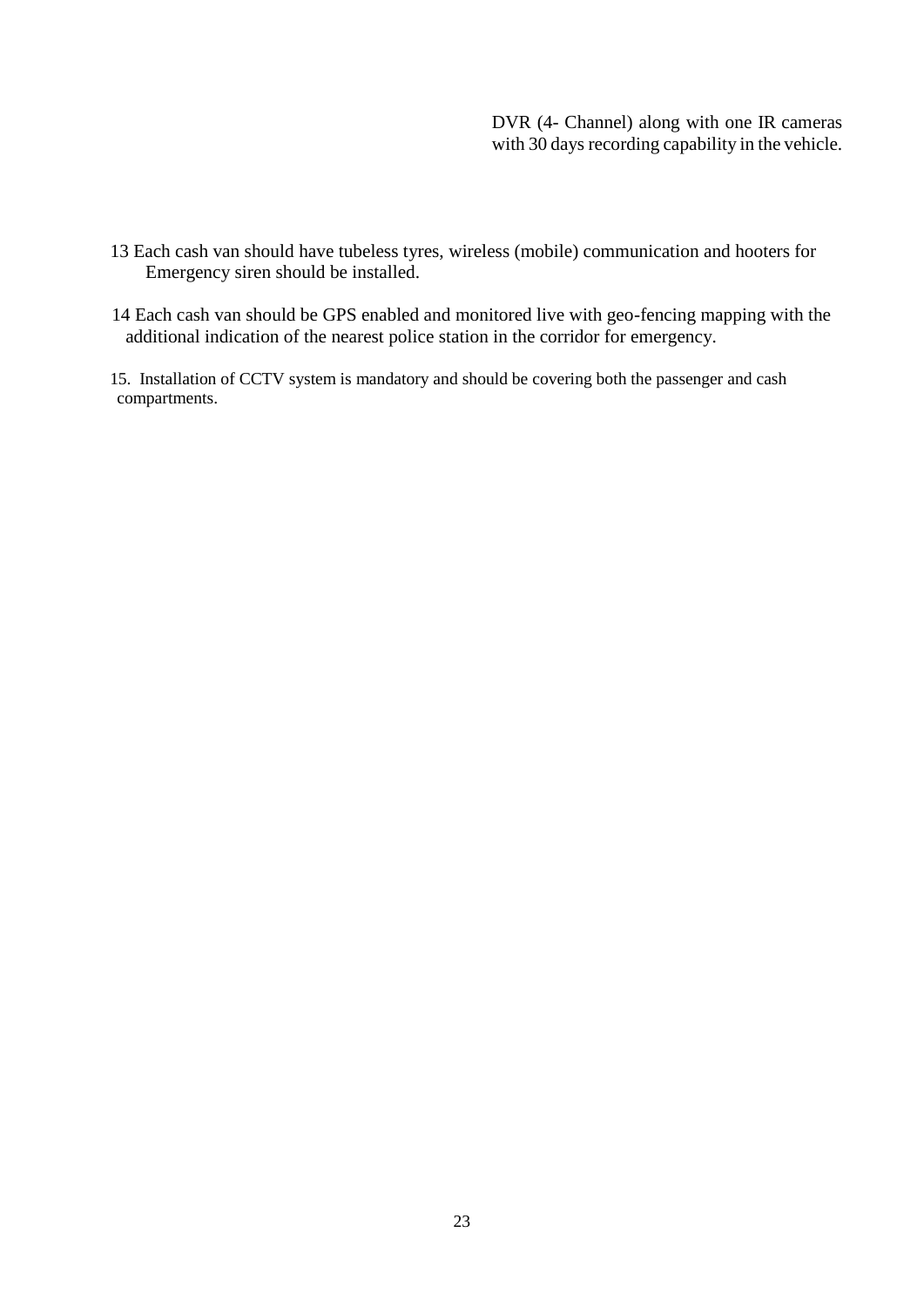#### **Annexure-VIII**

# **AGREEMENT OF CONTRACT FOR CASH VAN SERVICES AT BANK OF MAHARASHTRA, DELHI ZONE**

Address: Bank of Maharashtra ………………………………………. Delhi This

Agreement is entered on the day of  $\qquad \qquad$  .

#### **BETWEEN**

**Bank of Maharashtra, a body corporate constituted under the Banking Companies (Acquisition & Transfer of Undertakings) Act, 1970, having its Zonal Office, NBCC Tower, Third floor, Bhikaji Cama Place, Delhi-110066** hereinafter referred to as the 'Bank' which expression unless repugnant to the context or meaning thereof shall include its Successors and assigns of the First part

### **A n d**

**M/s** extended. Office at (herein in the extended) with regd. Office at after referred service provider) which expression shall, wherever the context so permits, mean and include its successors and assigns) of the second part.

#### WHEREAS

A) The bank is engaged in the business of banking and is desirous of strengthening its cash remittance services between its various Branch Offices, Currency Chests as well as its clients.

B) The Service Provider (Cash van) is engaged and experienced in the business of assisting banks and others in such cash remittance and wishes to offer its services to the bank.

### **IT IS NOW AGREED BETWEEN THE PARTIES HERETO AS Follows**:-

#### **1. Period of the Agreement**

This agreement shall come into effect from (date) and continue to be in force for a period of 36 months up to and inclusive of (date) or its sooner determination in terms hereof with year to year review.

#### **2. The Services.**

The SERVICE PROVIDER agrees to provide to the Bank its customized Cash Vans (CCVs) with drivers and armed Security Guards and in each of cash van for cash remittance as may be requested and authorized by the Bank to SERVICE PROVIDER from time to time in the manner and on the terms and conditions hereinafter set out and the Bank agrees, on the basis of the representations and undertakings made by the SERVICE PROVIDER as stated hereinafter, to avail the service from the SERVICE PROVIDER. The services of cash vans will be provided for 8 hours daily and the kilometer per vehicle will be 2500 kms per month on daily cumulative basis. Services provided in excess of these limits will be charged extra as per rates agreed between the Bank and SERVICE PROVIDER.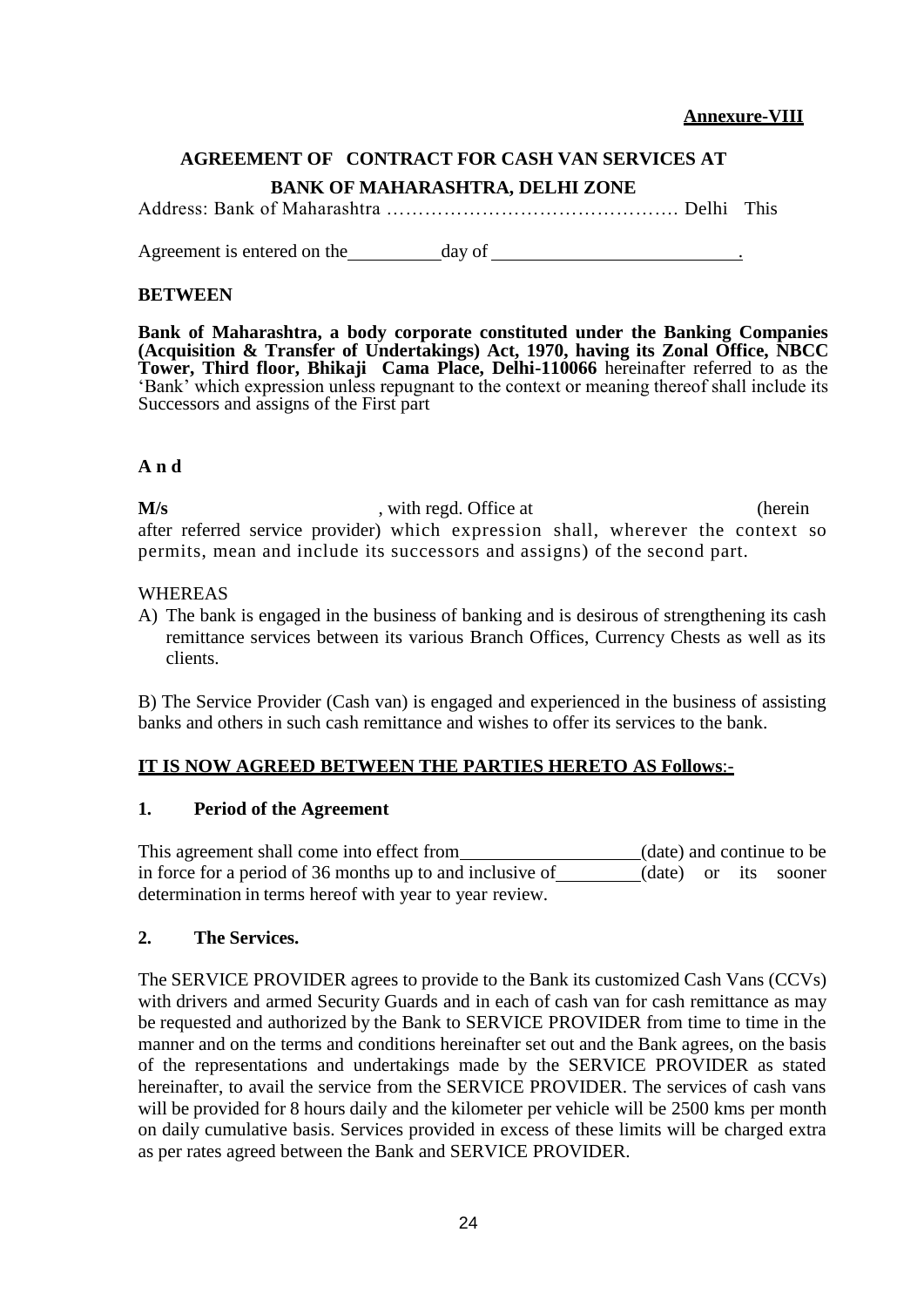### **3. The Service Provider's representations, Undertakings and Covenants**:

- 3.1 The SERVICE PROVIDER represents that it will comply with all legal requirements (including statutory and regulatory requirement) and obtains such licenses, approvals and consents, if any, prescribed/required under any law/rules/regulations, and keep them valid.
- 3.2 The SERVICE PROVIDER represents that it is adequately equipped, in terms of infrastructure, manpower and expertise to provide the Services and undertakes to provide the services all the time during the period of this agreement.
- 3.3 The SERVICE PROVIDER agrees that the personnel including its Owner(s), director(s), partner(s), employee(s) engaged by the SERVICE PROVIDER in relation to the Service will be the sole responsibility of the SERVICE PROVIDER as to their costs and consequences arising out their engagement or conduct. It is understood that the Bank shall not be liable to pay any remuneration or compensation to the SERVICE PROVIDER or any of the personnel (including its owner(s), director(s), partner(s), employee(s) and any representatives) engaged by the SERVICE PROVIDER in relation to the service expect the fee payable to the SERVICE PROVIDER.

#### **3.4 The SERVICE PROVIDER shall ensure that:-**

- (i) The CCVs shall be placed at the time and place appointed by the First Party fully equipped and fit to perform duties. Timings and place will be laid down in the approval letter.
- (ii) The driver of the CCV and the armed security guards will be properly verified by the local police. They should carry tamper proof photo identity cards issued by the SERVICE PROVIDER and wear prescribed uniform. A copy of the police verification report will be provided to the bank in respect of all drivers and Loaders provided by the SERVICE PROVIDER. It will be the responsibility of the SERVICE PROVIDER to ensure that the drivers follow all the rules and regulations laid down by the RTO authorities.
- (iii) At no. point, time during the prescribed duty Hours, drivers and guards will leave their place of duty, The SERVICE PROVIDER shall arrange to send a relief/substitute who also be a person duly verified by the police.
- (iv) The SERVICE PROVIDER shall provide a "Checking Register" with each CCV site for the purpose of checking carried out by the SERVICE PROVIDER and First Party authorities.

### **3.5 The SERVICE PROVIDER shall undertake as under:**

- (i) Maintain up-to-date record of all drivers/guards as Per Shop & Establishment. Act and will discharge all obligations under various labour laws viz EPF Act, ESI Act, Gratuity, Bonus Act, Workmen's Compensation Act, Contract labour Contract labour (Regulation & Abolition Act) etc. or under any other State/ Union Legislation in respect of drivers/guards engaged by the SERVICE PROVIDER.
- (ii) Take full responsibilityof all acts of commission and/ or omission by their drivers/ guards or any injury or mishap caused during the course of transport or during rendering the services and will meet all liabilities arising out of such situations.
- (iii) Change the driver/ loader immediately on instructions from the First Party if the performance of a particular driver/guard is not acceptable or found physically/medically unfit and decision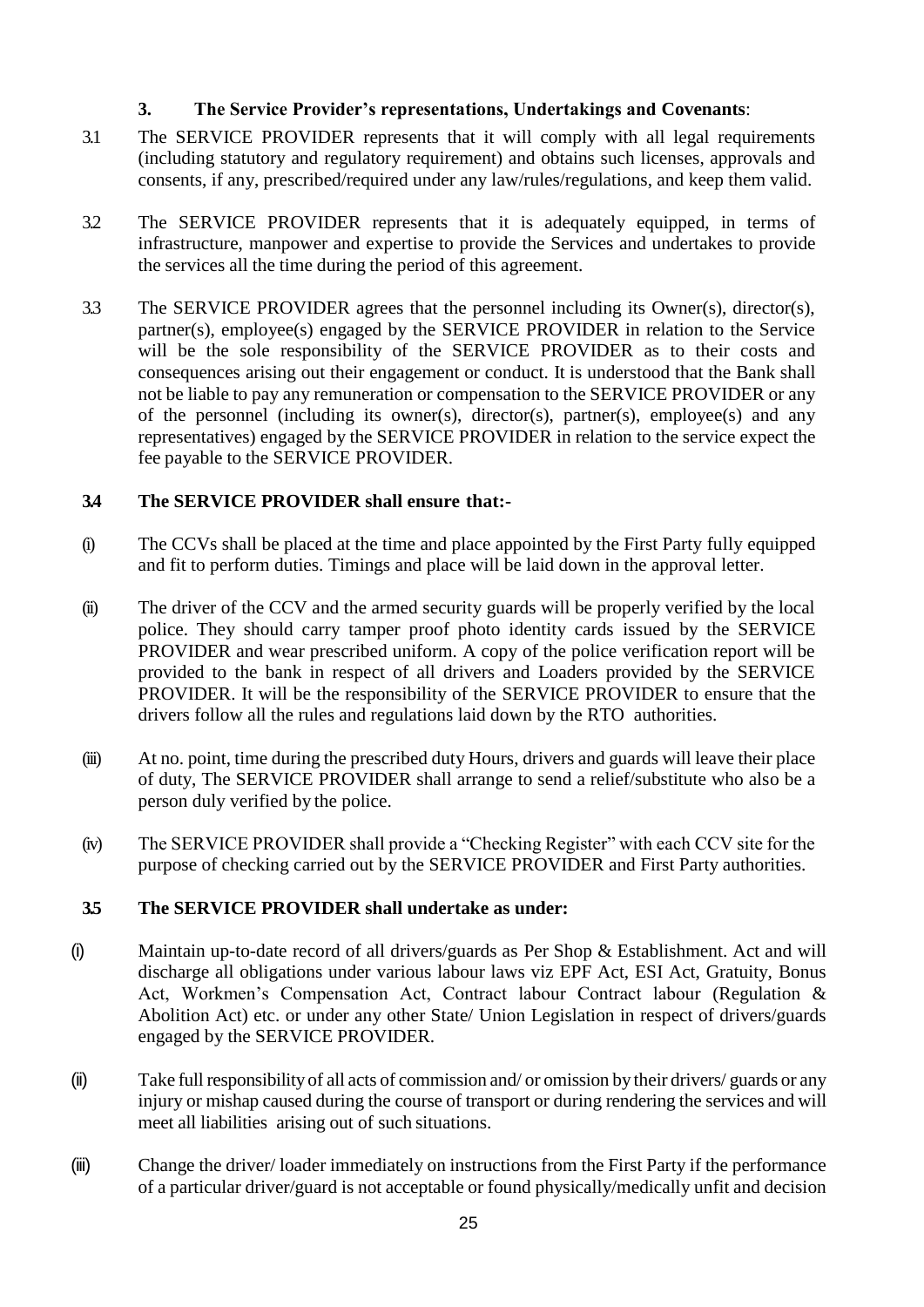of the First Party shall be final in this regard.

- **(iv) Be absolutely responsible for the payment of Salary, all other statutory obligations for drivers/guards (or their dependents), on account of salary/wages, bonus, arrears, employment/ termination benefit, compensation or other claim whatsoever under Workmen's Compensation Act or any other law and the First Party has no connection in relation to such matters.**
- (v) In case of any mishap/ injury sustained by the Driver/guard of whatsoever nature (minor/major/fatal including death during the course of their duty) the responsibility of granting compensation, if any, on that count will be that of the SERVICE PROVIDER and not of the First Party.
- (vi) If for any reason, compensations, costs, etc, are Paid by the first party, the same shall be reimbursed by the SERVICE PROVIDER to First Party without any demur, with interest at the rate as applicable for clean advances.
- (vii) In the event of theft, robbery, dacoit or pilferage of the First Party's property or materials, the SERVICE PROVIDER shall actively assist the First Party for the investigation of the case and if negligence/ collusion of drivers/guards, is established, such loss due to theft etc is to be made good by the SERVICE PROVIDER. SERVICE PROVIDER agrees to indemnify such loss, irrespective of the fact that such risk might have been insured.
- (viii) Furnish the names and permanent and local Addresses of the drivers and security guards being posted for the above purpose of the drivers and security guards being posted for the above purpose from time to time along with their latest photographs, thumb impression and signatures.

(ix) Furnish the proof of having paid the wages, Provident fund contributions and other legal liabilities to the driver(s) and security guard(s) engaged by them, within one week of the disbursement of wages to them. If proof is not tendered, the First Party may not reimburse the payment due to the SERVICE PROVIDER.

# **CCV provided by the SERVICE PROVIDER should meet the following criteria:**

- 4.1 Comprehensive insurance/Third Party Insurance of CCV against risk must be available. Vehicle must be roadworthy.
- 4.2 It should be Brand New Vehicle, Jeep Chassis on the date of commencement/ renewal of the agreement.
- 4.3 Adequate space for keeping currency boxes and seating arrangements in middle section of one guard and cash crew of the Bank and with one guard with weapons to sit in the co-driver seat on the front side (Vehicles will re-modified as per suitable designed given by the Bank)
- 4.4 Vehicle should contain adequate fuel and be available at minimum notice as per timings laid downby the bank.
- 4.5 All glass panes and windscreen should be covered with iron grill or wire mesh.
- 4.6 All doors should have double locks i.e. one from inside and other from outside.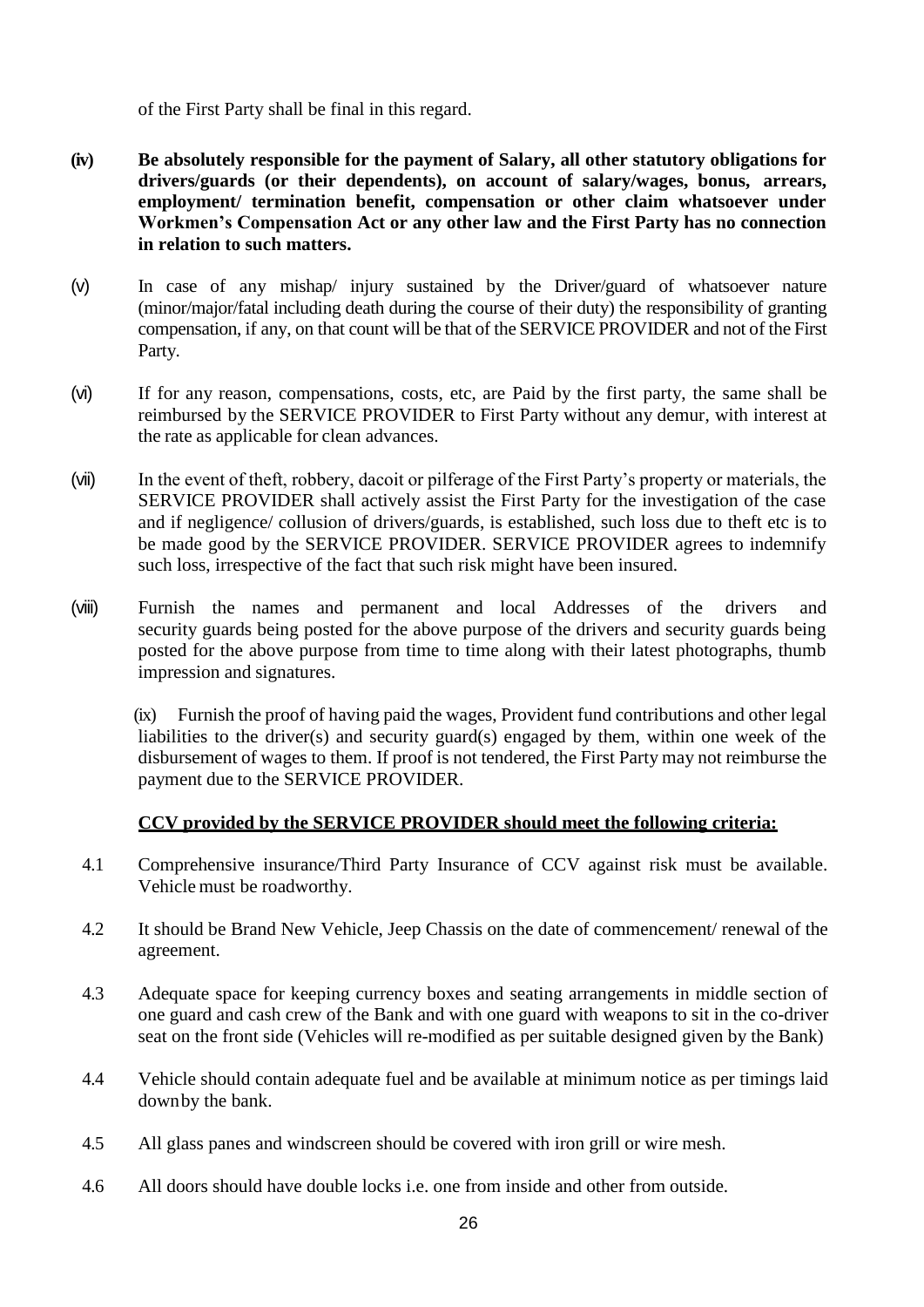- 4.7 Alarm system with siren should be fitted with activation points for the guard, driver and rear cabin.
- 4.8 It should have adequate arrangements of chaining of cash boxes to the body of the vehicle.
- 4.9 Cash van should have a fire extinguisher and a first aid box.
- 4.10 Cash Van should be provided with a functional cellular/mobile phone and connected to Mobile tracking system.
- 4.11 CCV should have a secure partition between cash crew cabin and cash box area with dual locking arrangement.
- 4.12 CCV should have adequate portholes for observation and use of weapons by guards.
- 4.13 CCV should have anti-theft/ burglary central locking system for side and rear doors.
- 4.14 Easy maneuverability in narrow lanes and congested areas, where applicable.
- 4.15 Should confirm to local laws stipulated by transport department and other government bodies as well as pollution norms.
- 4.16 CCV should be fitted with GPS monitoring systems and CCTV cameras for cash boxes area.
- 4.17 Back up cash van will be provided within 2hrs in case the cash van develops any mechanical fault.

# **Relationship**

It is agreed and understood by the parties that neither the SERVICE PROVIDER nor any of the personnel engaged by the SERVICE PROVIDER for the purpose of the service (including its owner(s), director(s), partner(s), employee(s) and representative(s) shall have employee employer relationship with the bank.

#### 5. **The Service Provider's Indemnity andAssurance**

- 5.1 The SERVICE PROVIDER hereby expressly agrees to indemnify the Bank and its official and keep the Bank and its officials indemnified against all loss, liability or obligation arising out of its conduct or that of any of the personnel (including its owner(s), director(s), employee(s) and representative(s)in connection with the service and this agreement.
- 5.2 The SERVICE PROVIDER shall take and service the policy of Fidelity insurance in respect of cash in transit and crew as per law. Provided and comprehensive 3rd party insurance for CCV at its own cost and furnish a copy to the bank.
- 6. In case on any day/during any period of the agreement the SERVICE PROVIDER fails to provide CCV or the guard, the Bank will remit the cash under own arrangements, and double the pro rata charges will be debited from Service Provider's bill every month.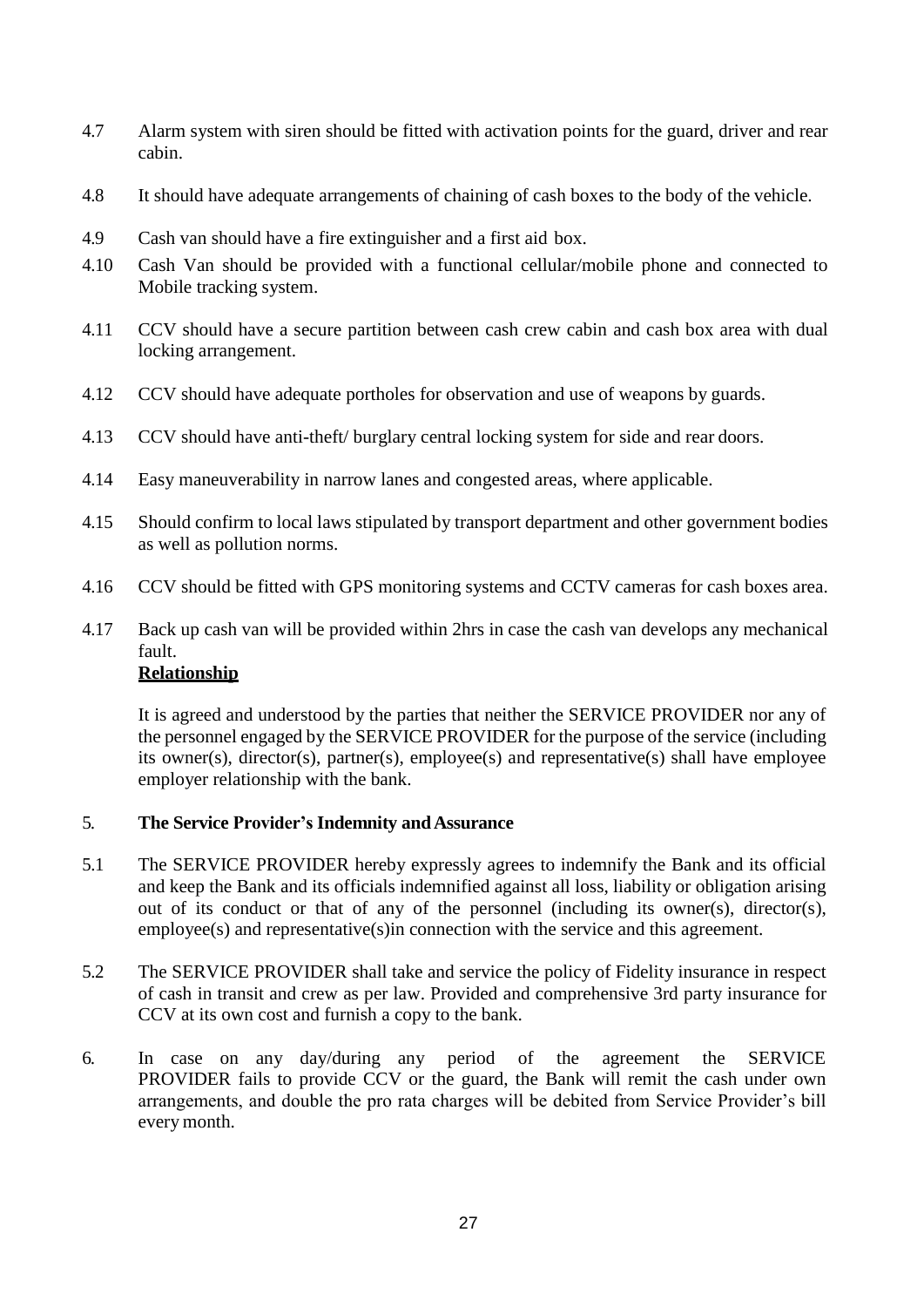#### 7. **The Bank's Covenants**

- 7.1 The Bank shall in consideration of the services, Pay to the SERVICE PROVIDER charges indicated in para 7.2 and the following : (Also see Note at the end)
	- i) Type of Vehicle Mahindra Maxi Truck/Bolero (Air Conditioned)
	- ii) Number of vehicles Two
	- iii) Meterage to be covered per month 2500 Kms. Pervehicle.
	- iv) Staff to be provided One Driver and Two Ex-Serviceman/ Armed Guard Pervehicle.
- 7.2 Charges to be paid would be Rs  $/$  per month up to 2500 Kms duty per month per vehicle. Additional chargesfor **duty hours** will be @ Rs. /- per km on monthly cumulative basis. Additional charges for duty hours beyond  $\ldots$  hrs would be  $\omega$  Rs. /- per head (Driver / Armed Security Guards) per hour. Service tax as applicable will be paid extra. Rate for night halt outside nodal station shall be @ Rs. /- per night extra.
- 7.3 The charges payable are all inclusive and no other expense would be reimbursed to the SERVICE PROVIDER. Rates include all other taxes, levies, cell phone charges, fuel charges, insurance premium/ salaries /wages etc to be paid to the Govt. or any other body's drivers or guards provided with CCV.
- 7.4 The Bank shall not be liable to pay to the SERVICE PROVIDER any amount (whether by the way of compensation, remuneration, reimbursement or otherwise), other than the fees as mentioned in para 7.2 above, in relation to the service provided by PAS.
- 7.5 The distance will be calculated from Nodal Branch Office/ Currency Chest or the Initial Reporting Point to place of work only, Distance covered from SERVICE PROVIDER's depot or overnight parking place to the Initial reporting point will not be included. Similarly, any meterage spent for repairs etc or any other work not assigned by the controlling/Designated Officer of the Bank will be EXCLUDED.A proper logbook will be maintained for each CCV. Each page will be initialed by the driver of the SERVICE PROVIDER and designated officer of BO Daily. Monthly summary will be signed by the Branch Incumbent and Authorized Officer of the SERVICE PROVIDER and presented to the Paying authority along with the Monthly Bill.
- 7.6 No extra meterage or additional working hours.(I.e. beyond 200 hrs. per month) is permitted except with the prior and written sanction of the Branch Incumbent, Delays on account of breakdowns due to external events such as accidents, road blocks, unusual traffic jams or work assigned by the vendor will be EXCLUDED while working out the total hours done. Time of reporting and time of dispersal will be recorded daily and initiated by the Designated Official of the BO for cash remittance.
- 7.7 Payment will be made by the Bank within 7 working days of the presentation of the Bill. There will be no enhancement in rates/charges during the validity period of the present agreement No other charges shall be payable to the SERVICE PROVIDER, except the agreed amount.

### 8. **RateRenewal**

Rate per cash van shall be increased @ 8% per year in case the contract is renewed by the first party.

9. **Non Exclusive Agreement**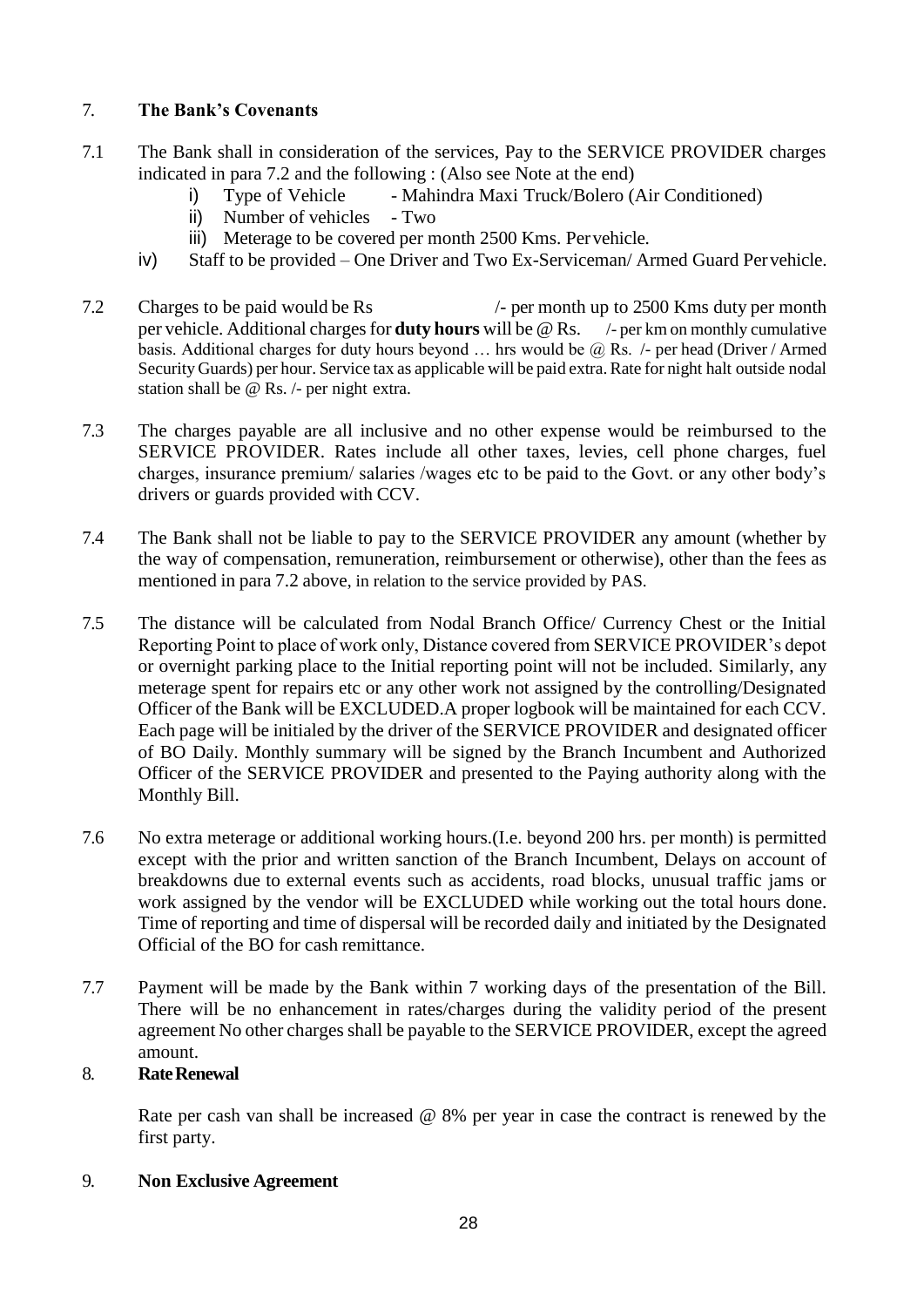It is expressly agreed and understood between the parties hereto that this agreement is on nonexclusive basis and the SERVICE PROVIDER does not have any exclusive right to provide the said services set out herein to the Bank and that the Bank is free to engage as many companies/ firms, whether similar or otherwise, to provide such services and enter into agreements with any other person, Firm, Company, Organisation, as may be deemed fit by the Bank.

#### **10. Publicity**

The SERVICE PROVIDER, its employees, representatives etc shall not use the name, trademark and/or logo of the bank in any sales or marketing publication or advertisement or in any other manner.

#### **11. Miscellaneous**

- 11.1 The Bank may amend this agreement by giving a notice of one month of such amendment to the SERVICE PROVIDER, on the address first stated above.
- 11.2 The Bank shall have a right to terminate this agreement any time without assigning any reason whatsoever. On such termination, the First Party will have right to get service from other Agencies or make such alternate arrangements, as it deem fit without any let or hindrance and if termination is caused due to any default or non-performance or unsatisfactory performance of SERVICE PROVIDER. SERVICE PROVIDER shall be liable to pay damage being the extra cost to be incurred by the First Party. SERVICE PROVIDER shall reimburse the amount claimed by the First Party immediately after demand.
	- 11.3 This agreement shall stand terminated in the event of:

(i) Any of the SERVICE PROVIDER representation and undertakings being or becoming incorrect or untrue.

- (ii) Breach by the SERVICE PROVIDER to observe any of the terms and conditions contained herein or under any of the letters of request and authorization issued by the Bank in pursuance hereof or under any other agreement entered by the SERVICE PROVIDER of any of its personnel (including its owner(s), director(s), partner(s), employee(s) and representative(s) and
- (iii) Insolvency or bankruptcy of the SERVICE PROVIDER or any of its personnel (including its owner(s), director(s), partner(s), employee(s) and representative(s).
- **12. Continuation of Service.** In the event of expiry / termination of contract the service provider agrees to continue its service on the same terms and conditions and remuneration till appointment of new service provider by the bank.

12.1 The SERVICE PROVIDER shall not assign the rights or obligations hereunder, unless written permission by the Bank.

12.2 The Bank may assign its rights and obligations hereunder in its sole discretion.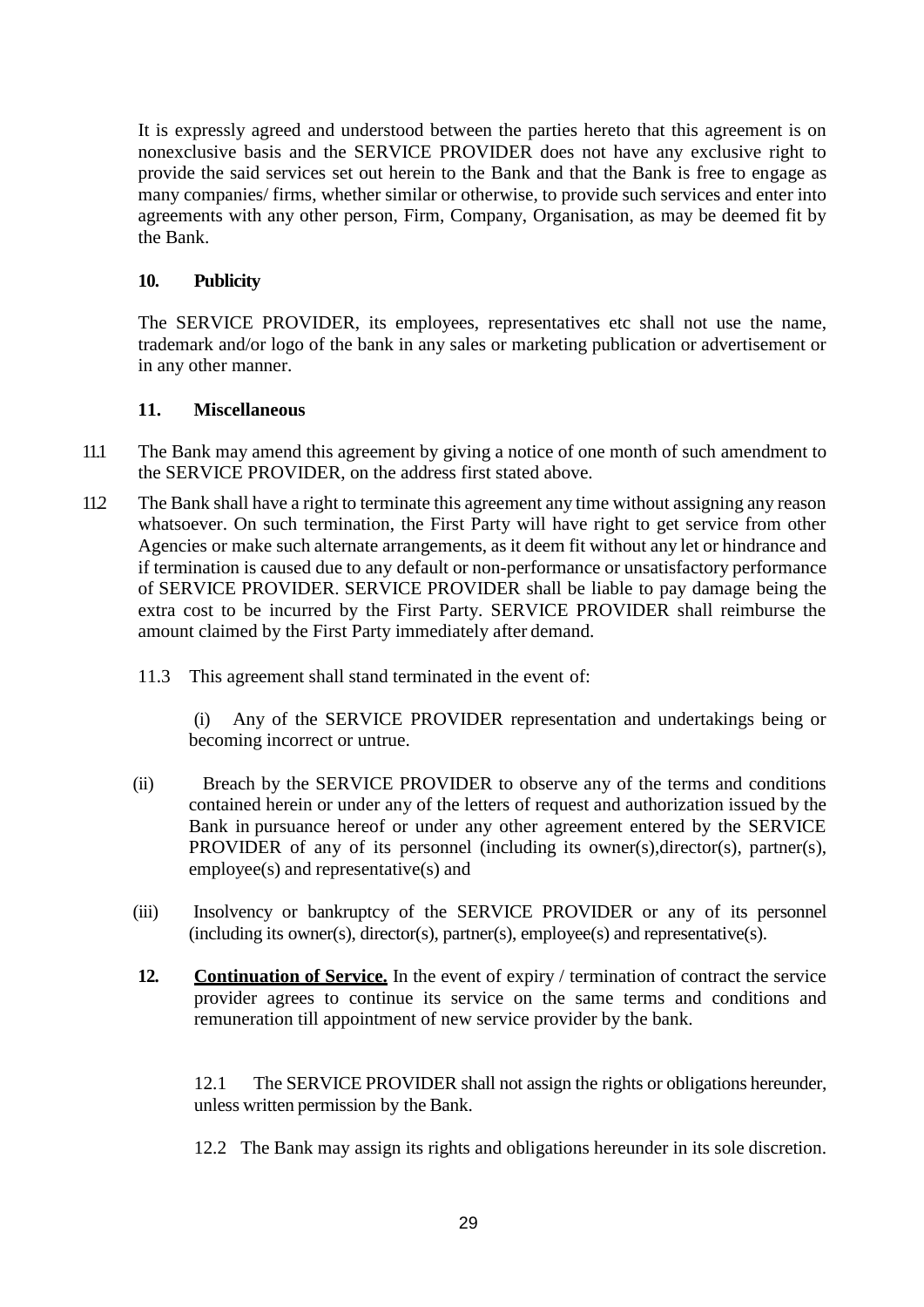IN WITNESS WHEREOF the parties hereto have executed these Present the day year first hereinabove written. For the Bank for the SERVICE PROVIDER For For & on behalf of (FIRST PARTY) M/s (SECOND PARTY)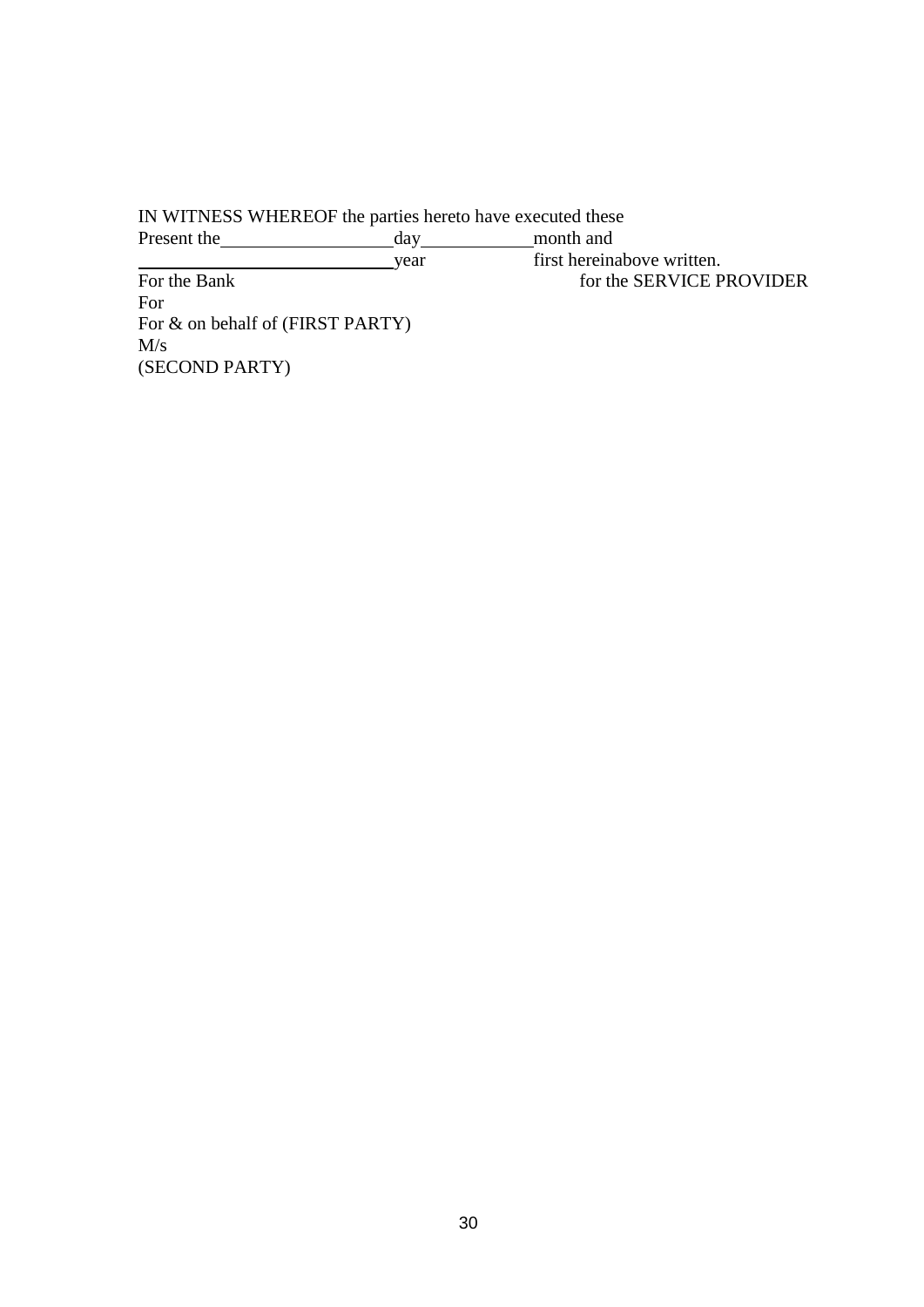#### **NON - DISCLOSURE AGREEMENT**

 This Confidentiality cum Non-disclosure Agreement is entered into at \_ \_\_\_\_\_\_\_\_\_\_\_on this day between this day of year, between  $(Insert Name of the Bidder) a company$ Within the meaning of Companies Act, 1956, having its Registered Office at (herein after called "Bidder") and Bank of Maharashtra, a Body Corporate constituted under the Banking Companies (Acquisition & Transfer of Undertakings) Act, 1970 having its Head Office at 1501, 'LOKMANGAL', Shivajinagar, Pune – 411 005 (herein after referred to as 'BOM' or "Bank"). The Bidder and BOM had discussions and negotiations concerning the establishment during continuance of a business relationship between them as per Agreement dated -------------------- (hereinafter referred to as 'Agreement'). In the course of such discussions and negotiations, it is anticipated that either party may disclose or deliver to the other party certain of its trade secrets or confidential or proprietary information for the purpose of enabling the other party to evaluate the feasibility of such a business relationship. The parties have entered into this Agreement, in order to assure the confidentiality of such trade secrets and confidential and proprietary information in accordance with the terms of this Agreement. As used in this Agreement, the party disclosing Proprietary Information (as defined below) is referred to as the 'Disclosing Party' and will include its affiliates and subsidiaries, the party receiving such Proprietary Information is referred to as the 'Recipient', and will include its affiliates and subsidiaries.

Now this Agreement witness:

1. Proprietary Information: As used in this Agreement, the term 'Proprietary Information' shall mean alltrade secrets or confidential or Proprietary Information designated as such in writing by the Disclosing Party, whether by letter or by the use of an appropriate prominently placed Proprietary stamp or legend, prior to or at the time such trade secret or confidential or Proprietary Information is disclosed by the Disclosing Party to the Recipient. Notwithstanding the forgoing, information which is orally or visually disclosed to the recipient by the Disclosing Party or is disclosed in writing unaccompanied by a covering letter, proprietary stamp or legend, shall constitute proprietary information if the disclosing party, within 10 (ten) days after such disclosure, delivers to the Recipient a written document or documents describing such Proprietary Information and referencing the place and date of such oral, visual or written disclosure and the names of the employees or officers of the Recipient to whom such disclosure was made.

#### 2. Confidentiality

- (a) Each party shall keep secret and treat in strictest confidence all confidential information it has received about the other party or its customers and will not use the confidential information otherwise than for the purpose of performing its obligations under this Agreement in accordance with its terms and so far as may be required for the proper exercise of the Parties' respective rights under this Agreement.
- (b) The term 'confidential information' shall include all written or oral information (including information received from third parties that the 'Disclosing Party' is obligated to treat as confidential) that is (i) clearly identified in writing at the time of disclosure as confidential and in case of oral or visual disclosure, or (ii) that a reasonable person at the time of disclosure reasonably would assume, under the circumstances, to be confidential. Confidential information shall also include, without limitation, software programs, technical data, methodologies, know-how, processes, designs, new products, developmental work, marketing requirements, marketing plans, customer names, prospective customer names,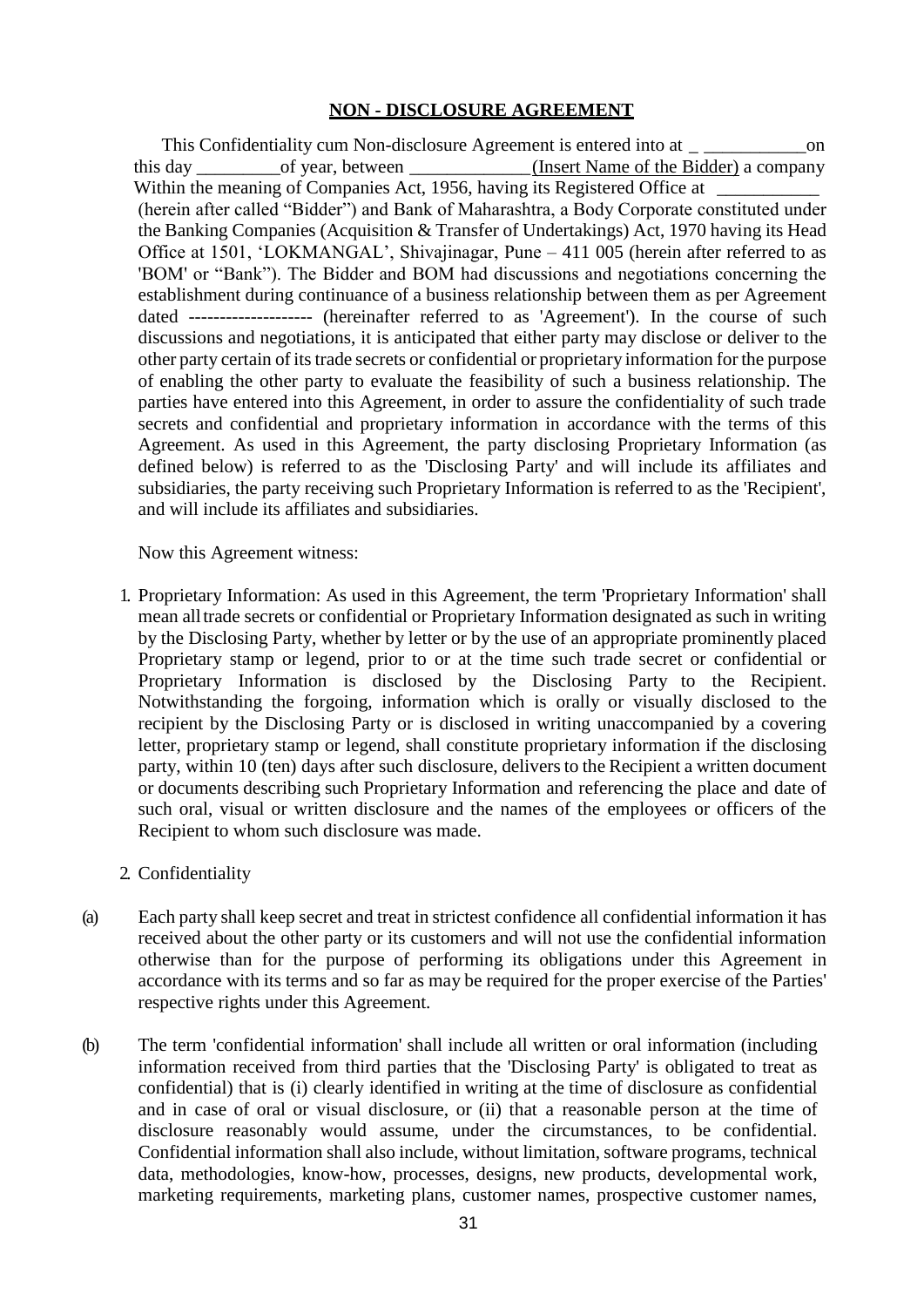customer information and business information of the 'Disclosing Party'.

Non-Disclosure of Proprietary Information: For the period during the Agreement or its renewal, the Recipient will:

- (a) Use such Proprietary Information only for the purpose for which it was disclosed and without prior written authorization of the Disclosing Party shall not use or exploit such Proprietary Information for its own benefit or the benefit of others.
- (b) Protect the Proprietary Information against disclosure to third parties in the same manner and with the reasonable degree of care, with which it protects its confidential information of similar importance: and
- (c) Limit disclosure of Proprietary Information received under this Agreement to persons within its organization and to those third party contractors performing tasks that would otherwise customarily or routinely be performed by its employees, who have a need to know such Proprietary Information in the course of performance of their duties and who are bound to protect the confidentiality of such Proprietary Information.
	- 3. Limit on Obligations : The obligations of the Recipient specified in clause 3 above shall not apply and the Recipient shall have no further obligations, with respect to any Proprietary Information to the extent that such Proprietary Information:
- (a) Is generally known to the public at the time of disclosure or becomes generally known without any wrongful act on the part of the Recipient,
- (b) Is in the Recipient's possession at the time of disclosure otherwise than as a result of the Recipient's breach of a legal obligation;
- (c) Becomes known to the Recipient through disclosure by any other source, other than the Disclosing Party, having the legal right to disclose such Proprietary Information.
- (d) Is independently developed by the Recipient without reference to or reliance upon the Proprietary Information; or
- (e) Is required to be disclosed by the Recipient to comply with applicable laws or governmental regulation, provided that the recipient provides prior written notice of such disclosure to the Disclosing Party and takes reasonable and lawful actions to avoid and/or minimize the extent of such disclosure.
	- 4. Return of Documents: The Recipient shall, upon the request of the Disclosing Party, in writing, return to the Disclosing Party all drawings, documents and other tangible manifestations of Proprietary Information received by the Recipient pursuant to this Agreement (and all copies and reproductions thereof) within a reasonable period. Each party agrees that in the event it is not inclined to proceed further with the engagement, business discussions and negotiations, or in the event of termination of this Agreement, the Recipient party will promptly return to the other party or with the consent of the other party, destroy the Proprietary Information of the other party.

5. Communications: Written communications requesting or transferring Proprietary Information under this Agreement shall be addressed only to the respective designees as follows (or to such designees as the parties hereto may from time to time designate in writing)